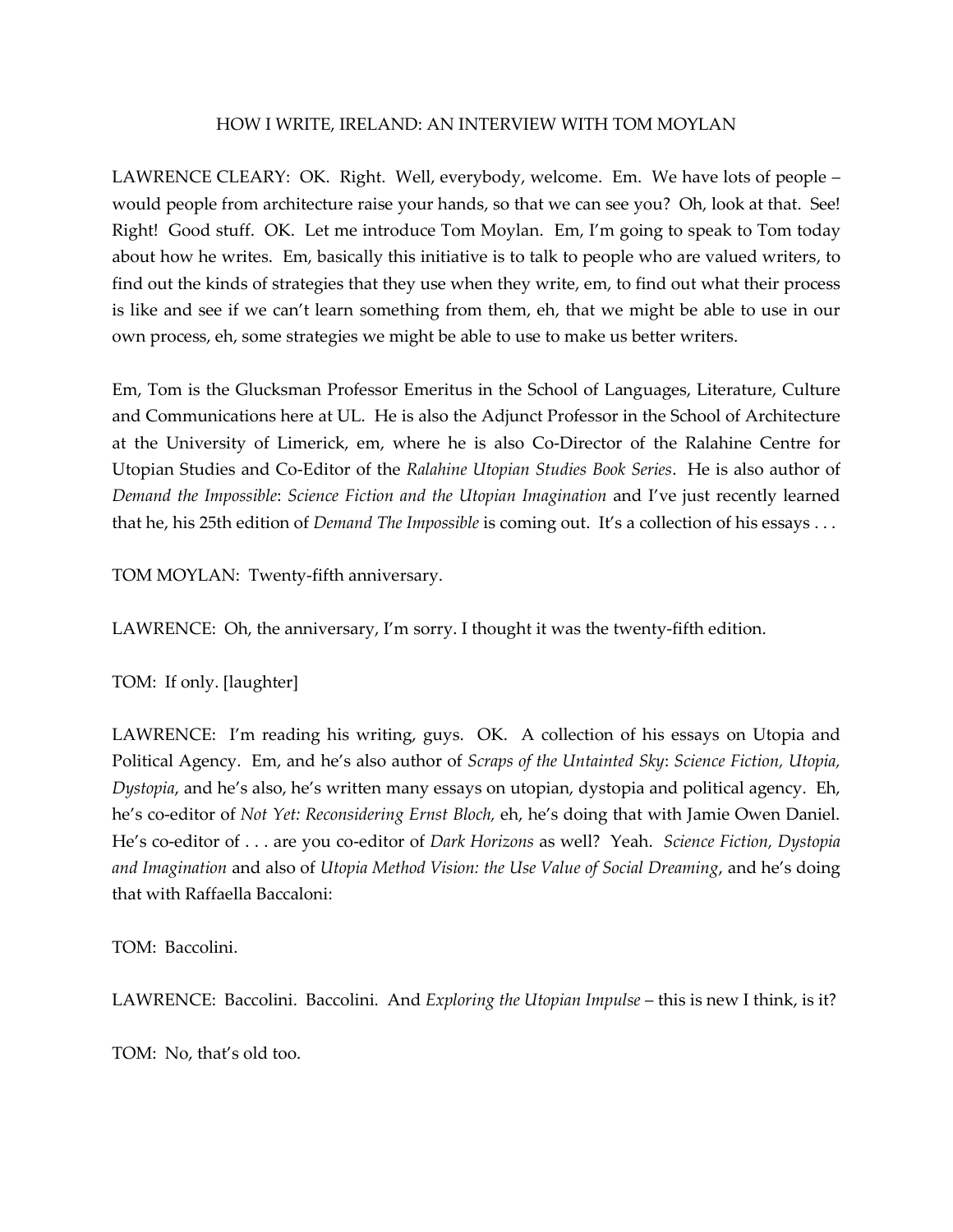LAWRENCE: Is it old? OK. *Exploring the Utopian Impulse: Essays on the Utopian Code and Practice*, and you did that with Michael Griffin. And that's out of Trinity, is it? Is it published by Trinity?

TOM: No. That's in our Book Series.

LAWRENCE: In your book series. OK. Yeah. Em, he's also co-edited specialist issues of *Utopian Studies* on *Ernst Bloch, Fredric Jameson, Irish Utopias* and *Utopian Music.* Eh, with Nathaniel Coleman and Diane Morgan he has just organised the Architecture and Utopia Working Group. Hence the significance of all these architecture students who are here today. Em, Good for You! Good for you!

TOM: What?

LAWRENCE: Just, working with architects. I just think they're the coolest people on the planet!

TOM: So do I. [laughter]

LAWRENCE: Yeah. I really do. What is that? What is that? I don't know why we ...

TOM: Because they think three dimensionally.

LAWRENCE: Yes. I think that's it, yeah.

TOM: I learned more teaching them than I think they learned.

LAWRENCE: I should mention on – WRP – that's . . . what is his name, the full name, WRP?

TOM: WRB – with Raffaella Baccolini.

LAWRENCE: Raffaella Baccolini, oh, OK, doing a *Utopian Science Fiction Reader*, em, and it's a work of original fiction and critical essays, if I'm not mistaken. Yes. OK. Lots of stuff going on in your life. It's really great. Em. Tom, I'd like to start by asking you if you would, em, I would like to invite you, to kind of like, we talk a lot about writing processes and I would like to invite you to kind of characterise your writing process for us. How would you characterise your writing process?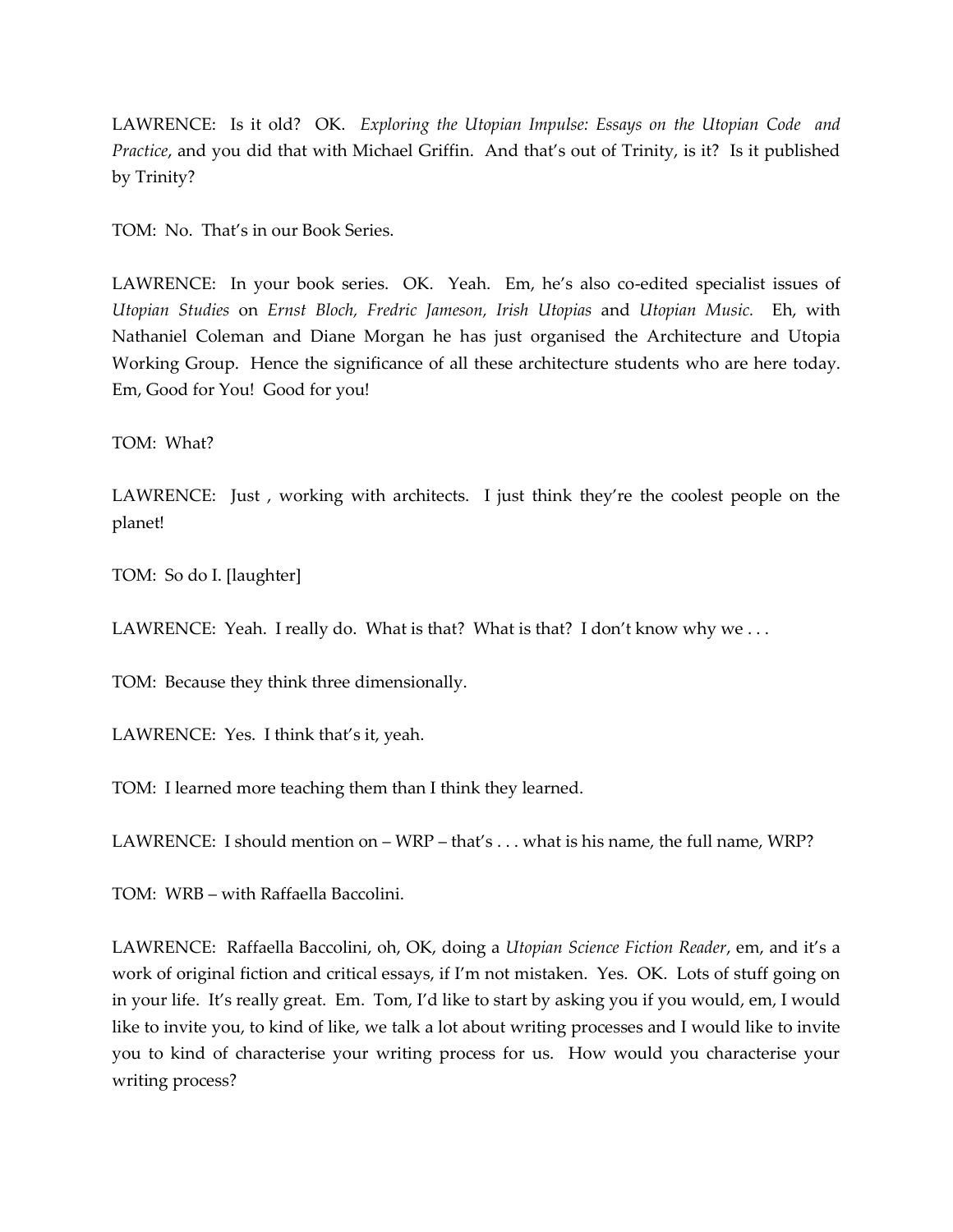TOM: Well, first, let me say thank you, and thank Íde for the conversation we had about a year ago that made this finally happen. So, thank you. Well, I was just saying to Clare before this started, writing has to do with being neurotic and being obsessive.

LAWRENCE: Right.

TOM: So, it's a difficult process and it never gets easy. Ever.

LAWRENCE: Cool. Right.

TOM: Eh, in fact, I don't know, maybe it's getting harder.

LAWRENCE: Is it?

TOM: Yeah. It's a process that has changed for me, but there's a basis to it. Eh, there's a long period of germination, em, and brainstorming and note-taking, and one thing I've learned from my architectural colleagues is how to buy a moleskin notebook that's officially black and I can take many notes in it. Em, and then the process: I was taught by nuns, and so I was taught very rigidly and strictly. I learned good grammar and I learned good planning and so, at least to begin with, I developed a very linear process. I had to have an outline. I had to have a beginning, a middle and an end. And I could never write the middle before I wrote the beginning.

LAWRENCE: Right.

TOM: If I don't get a first sentence out, if I don't get a first paragraph out, I'm lost.

LAWRENCE: Right.

TOM: So I really have to go from here to there to there. So that's the first point about the process. Second thing is the periods of the day in which I work. Eh, you know, Marx talks about, eh, you know, reaching a life where we, eh, you know, work in the morning and do sheep herding in the afternoon and drink and converse in the evening and so forth. Well, there's a certain version of that with writing. I plan in the evening and put out the materials for the morning in an outline. And then if, on days when I'm really writing, em, I get up in the morning and I go straight to the keyboard and start writing, before my first cup of coffee.

LAWRENCE: Right.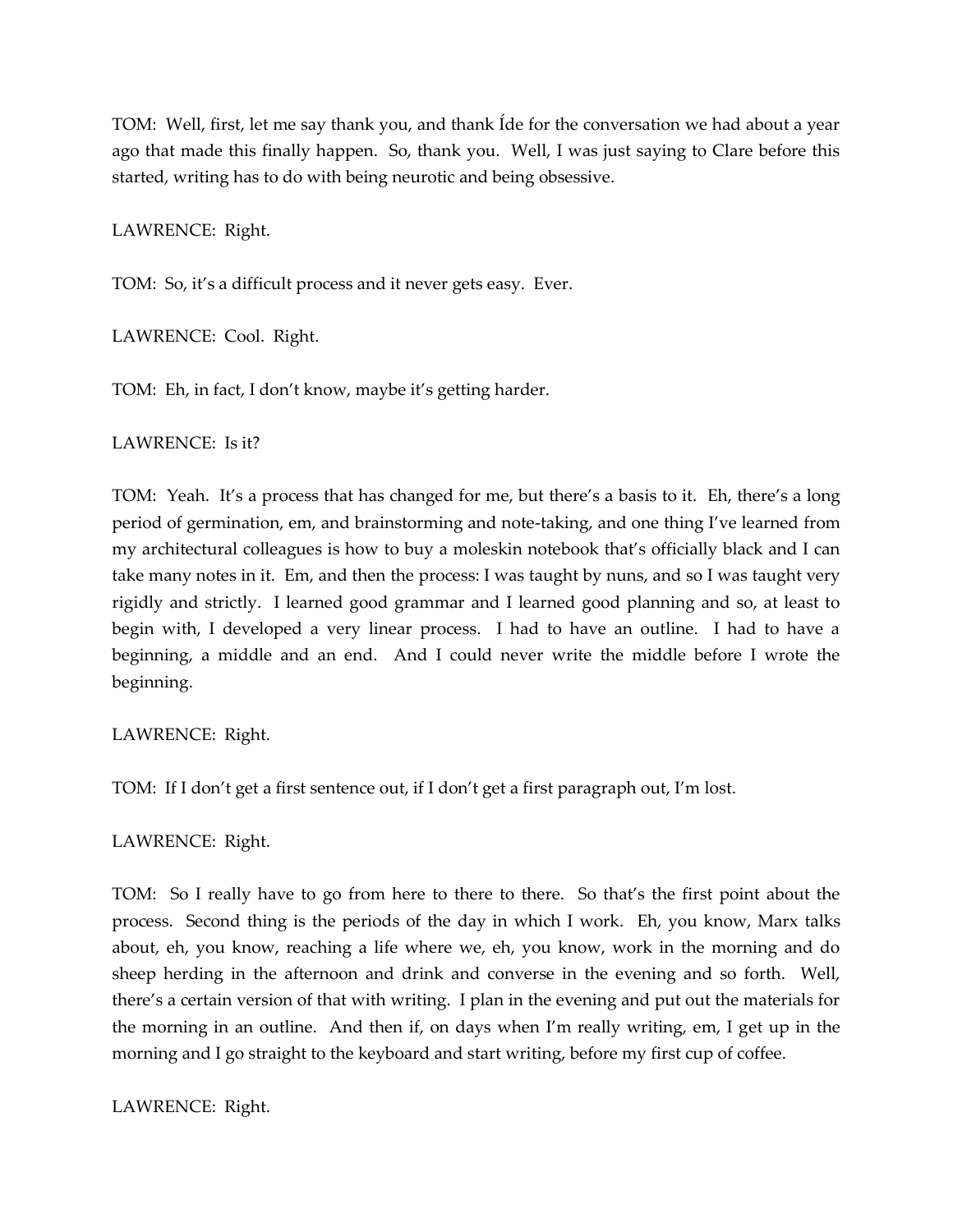TOM: And there's a sort of a sense of downloading what's been unconsciously developing overnight. Em, and sometimes in the middle of the night I'll wake up and take notes and I'll have scraps of paper. So there's the morning download, if you will, and then I'll take a break. And that could be an hour, it could be three hours. It used to be five, but it's not any more. Em, and then there's a shift of gears from being a writer to being an editor.

## LAWRENCE: Mm hmm.

TOM: And so later in the day, it's going back over the material and being an editor. And then at night, maybe with a glass of wine, being an editor in a different key and being a little more relaxed. I used to be smoking a joint doing that but it's becoming more and more less [inaudible] at this point. [laughter]

LAWRENCE: It's getting harder and harder ...

TOM: But I would never, I would never write in that context . . . no. No, it's not. [laughter] I would never write in that context, I would edit and revise. So that's . . . and then I would lay out the material for the next day and then I would be . . . The other part of that process is because I do, I've done all my work as a full-time teacher, I very seldom had time, big years to write, and so I had to struggle to find days, and chunks of days, two or three days at a time, to do a period of writing, and, I don't know, you probably all know this, there's that transition that has to happen, from your everyday life, as a person, as a teacher, as a whatever to whatever it is we are when we're writers, and it's factoring in that transition time as well. There has to be about, you know, a 24 hour period of some sort of dithering before the writing engages.

But that's the process. Three changes have happened. Can I do those?

### LAWRENCE: Mmm.

TOM: In the process . . . I mean this is something that started, you know, maybe fifty years ago,

# LAWRENCE: Right.

TOM: Eh, but three things happened. I taught at the Crawford College of Art for a year in the mid-80s, and I was teaching writing to, it's a little like the architecture thing now, I was teaching writing to fine art students, to painters especially. And they couldn't get over how I worked in a linear fashion, because they don't. They build up a painting from the canvass. And there's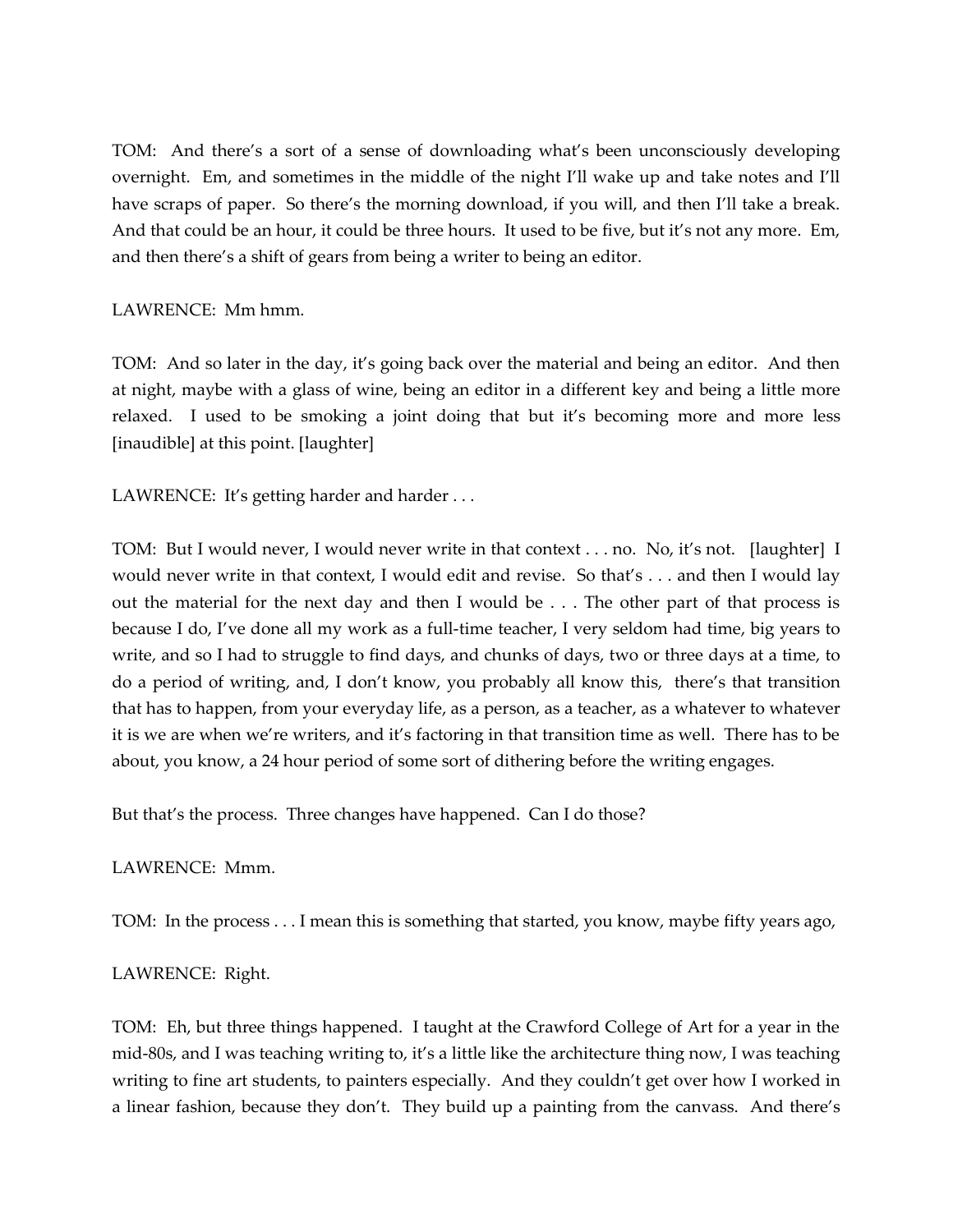something they taught me about layering, about being recursive, that helped to loosen up that linear process. That was a really important breakthrough.

The next important breakthrough was the computer. I went from longhand to my Smith Corona typewriter. But finally, with the computer, you know, the magical thing about being able to block and edit, completely changed my ability to edit and to polish.

# LAWRENCE: Mmm.

TOM: Eh, because I'm really lazy. And I would write a draft and, if I didn't have a girlfriend or a wife, to retype it, bad thing to say, em, you know, I'd hate to, I'd hate to do it. I couldn't stand retyping. And the great thing about computers is that you avoided that.

And the third breakthrough, em, was because of my shaky hands. You've all seen them shake and you all think, Oh my God, does this guy have Parkinson's or does he have the DTs? Or am I just a hopeless drunk? I'm neither. It's a familial tremor. It runs in the family. But about three years ago I got Dragon voice-activated software, and that's really been another change.

So, the layering from the painting, and the computer, and now the Dragon software . . . Two things happened with that and I've actually convinced a few people to start using it, who don't even have this problem, Mike Griffin tends to use it now quite a bit, for example. If I'm somewhere like in a cafe, or on a beach, or on a train, I'll start writing rough drafts in my notebook, and then later all I have to do is read them in to my computer. I open up my Dragon and I talk it out.

But the other thing I've started doing is composing, straight from my head to the screen, via my voice. It makes the writing easier, but it's also created a new voice, it's really loosened me up.

LAWRENCE: Mm hmm. Like you're reading your speech?

TOM: I'm speaking. Well, if I write it here I'm reading it.

LAWRENCE: But I mean, like, when you speak it appears?

TOM: Yep. I'm just talking to my Dragon and my Dragon and I have . . .

LAWRENCE: I actually, I wanted to, I wanted to come back to that because I know, you had spoken, we had met a couple of weeks ago at Scholars and you had spoken about that. There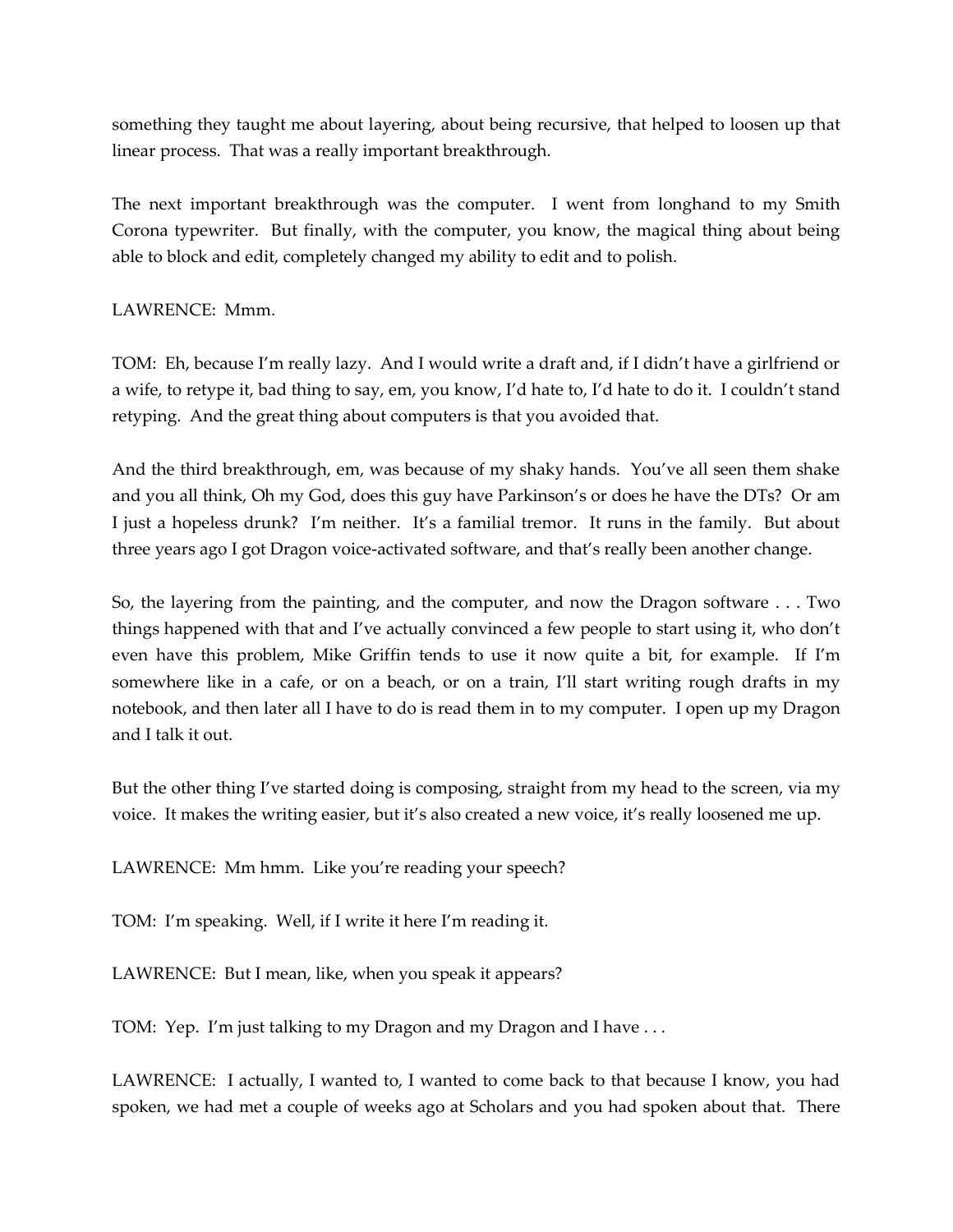were two things I wanted to come back to. One was just, before we come back to that, was the painting and I thought it was really interesting, because it's been my experience as well, but I don't know that a lot of people allow themselves to do this, but what you did was you observed somebody else's process, which had nothing to do with writing, and asked yourself, how can that apply to my process of writing, and I thought that was really interesting. Em, are there other processes that you have observed and taken, maybe incorporated into your writing process?

TOM: Well, maybe the notebook.

LAWRENCE: Mm hmm.

TOM: It's a sort of habit that you architects have with constantly taking notes and drawing figures and so forth and that's . . . You know, I've always kept a journal, I've kept a journal forever. I've got stacks of them. Ah, but journaling is different from this kind of note-taking.

LAWRENCE: Right.

TOM: And the observing of the layering process really wasn't just observing. It was hearing my students tell me . . .

LAWRENCE: Right.

TOM: . . . that I should think differently about writing. It was their doing . . .

LAWRENCE: Oh they were actually saying that to you?

TOM: They told me, why are you doing this to yourself?

LAWRENCE: Yeah.

TOM: Why don't you just loosen up and let it happen? So . . .

LAWRENCE: So, you did?

TOM: Yeah.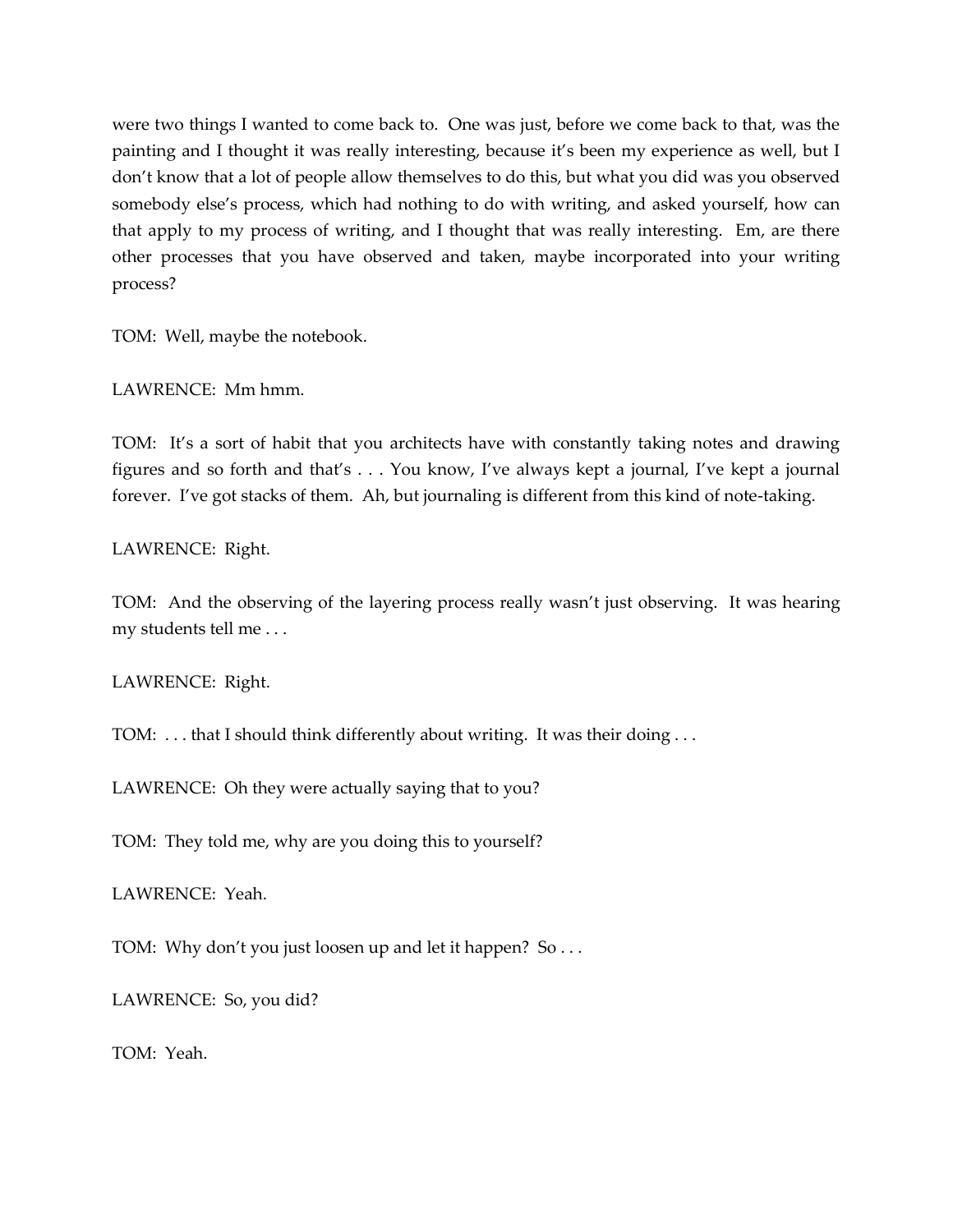LAWRENCE: Em, the other thing I was really interested in is, what happens to that drafting process when you speak into the machine and it types for you? How does that change the process of drafting? In other words, we think of drafting as the place where ideas start to develop, em, we discover what it is we're trying to say, em, so, we are pretty loose with our language hopefully at that stage, because we are just trying to get our ideas down on a paper, we're not really too worried about whether they sound well in relation to the audience yet. Em, so in your experience, how is it different, how does it change that part of the process for you?

TOM: It, it's actually, that stage of talking, talking a draft, is later than the brainstorming process.

LAWRENCE: Right. Oh, yeah.

TOM: I'll go through a lot of steps of taking notes, reading and taking notes, and I'm not meticulous. I don't keep note-cards. I have things written on the back of books, you know, and I've post-it notes stuck in books. I'm not very systematic.

LAWRENCE: Yeah.

TOM: So there's that, there's collating all that and there's several versions of working out either an outline or a spoken beginning . . .

LAWRENCE: Mm hmm.

TOM: . . . either on scraps of paper or in the notebook. So then there comes a day when I have to set all that aside and say, OK it's Monday morning and I've got to write a draft this week.

LAWRENCE: Mm hmm.

TOM: And I used to try to take all those and talk about them, but then I'd forget I did them.

LAWRENCE: Right.

TOM: So I'd done the brainstorming and that initial planning, and then I'd just write down some bullet points and I'd talk it out. And what I do is I try to talk through the whole argument . . .

LAWRENCE: Mm hmm.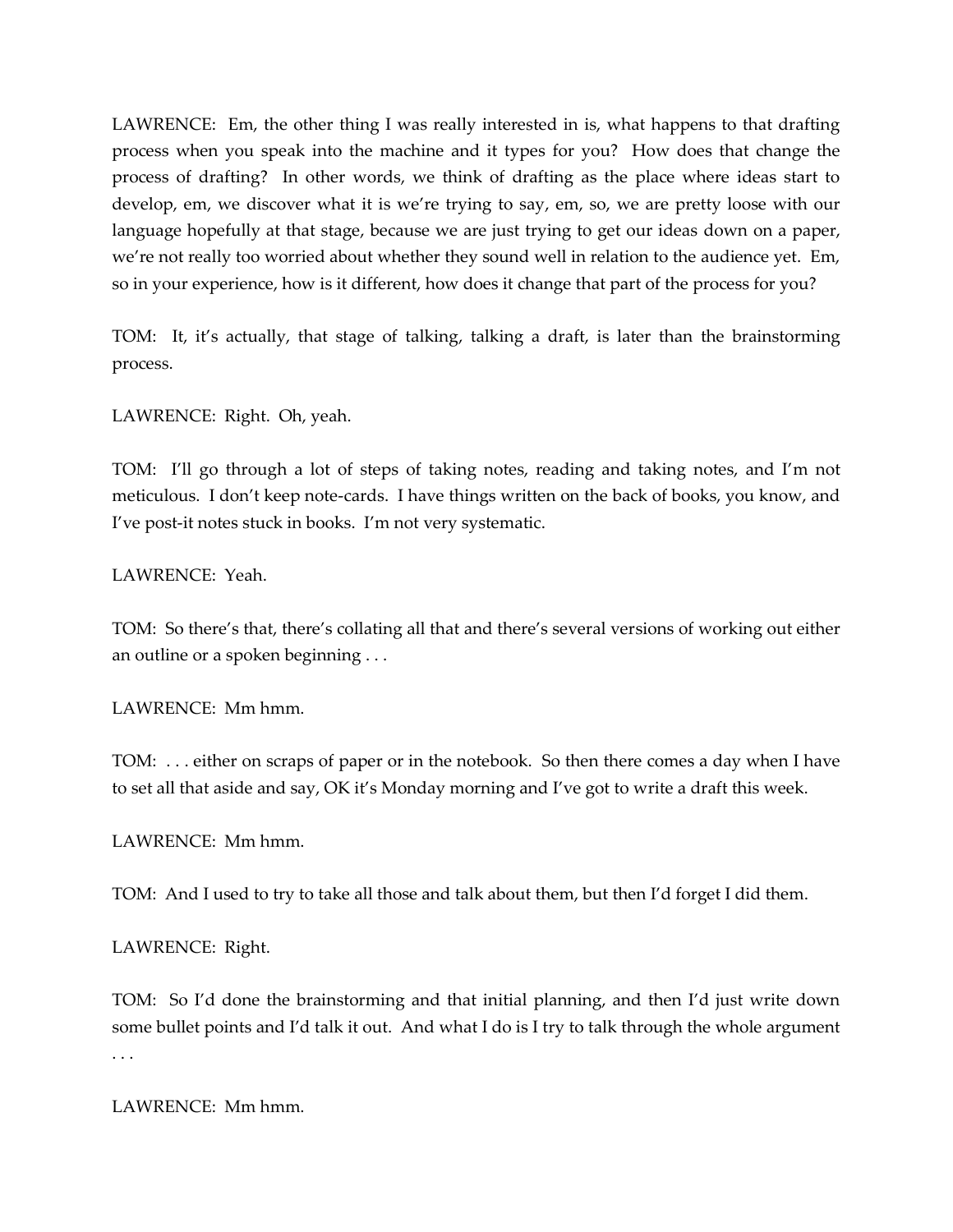TOM: . . . and don't worry about the details.

### LAWRENCE: OK.

TOM: I don't worry about quotations or examples or whatever. I just try to download again the main argument. That then becomes my rough draft.

LAWRENCE: Mm hmm.

TOM: And then I layer and work and re-work.

LAWRENCE: OK. And do you do that through the Dragon as well?

TOM: No. What I do then is, is I print off what I've done.

LAWRENCE: OK.

TOM: And I always do it on two pages to save paper. Em, and I read that at night. And then I get up in the morning, if there is a morning, and, and enter these changes in. And then I'll read through the whole draft again. And sometimes I'll do that with the keyboard, and sometimes I'll do that with, with the microphone.

LAWRENCE: Right.

TOM: It depends on the day.

LAWRENCE: Mm hmm. I mean one of the things that you had said was, and it's something that reminds me of something that Peter Elbow had said about the idea that this relationship between speech and writing, and how people who allow themselves to speak into their paper, rather than write into their paper, actually have livelier language. And do you find that this process is giving you . . . you said something about how it's changed the way you that you speak in your paper.

TOM: Yeah, I think it is. I think it's livelier. It's . . . it's not conversational but it gets closer to being conversational.

LAWRENCE: OK. Right. Which is more speech-like.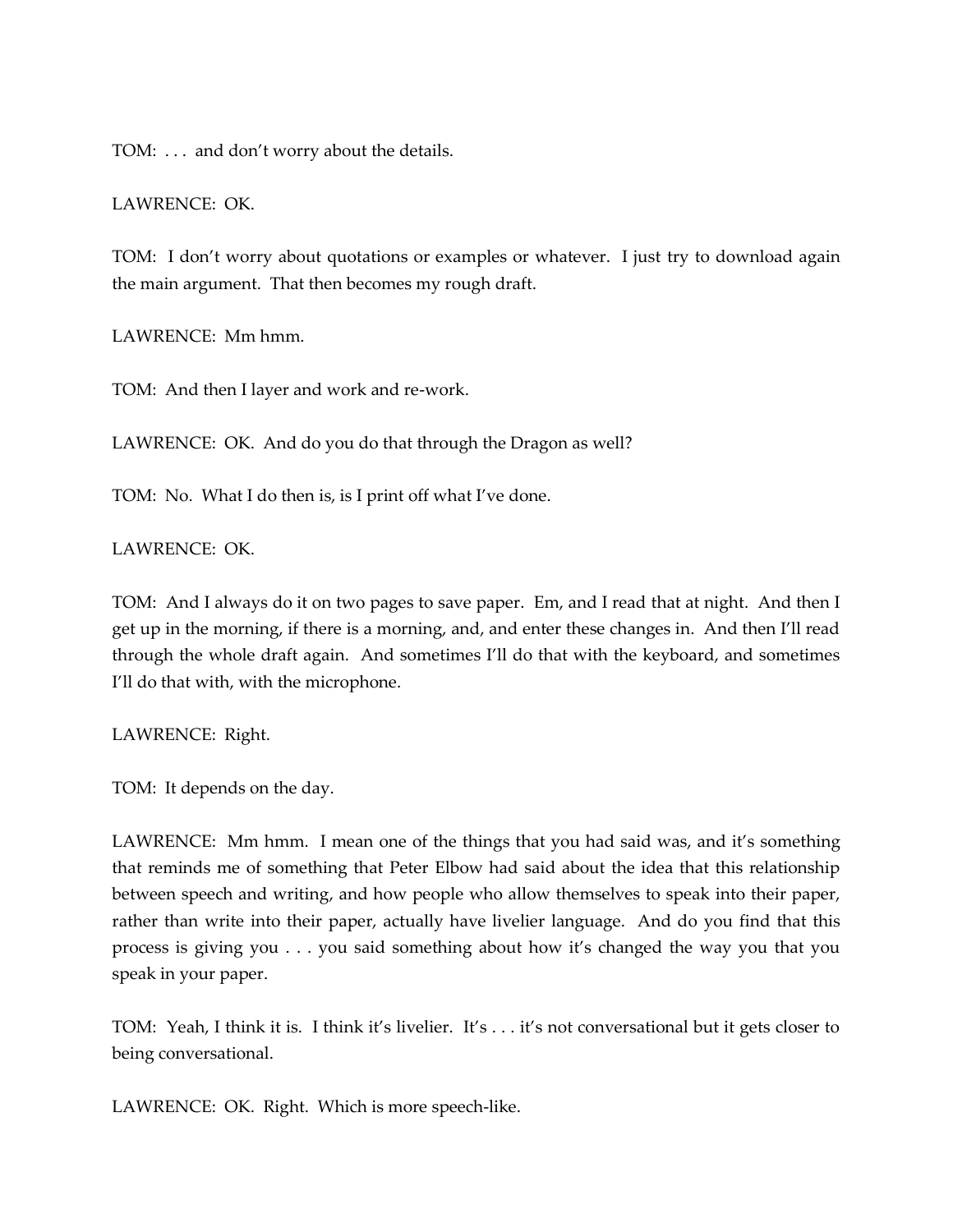TOM: Yeah.

LAWRENCE: Yeah.

TOM: I mean, and you know, going back to the nuns, going back to academia, you get, as a literature student you really get trained to write in a certain way, and it's a fairly rigid . . . and then there's the kind of academic tone that you're expected to have. But I . . . because I was always doing my research and my writing while I was teaching, or else politically active, I always felt that my writing was not as an academic but as an intellectual.

LAWRENCE: Mmm.

TOM: My writing was always political . . .

LAWRENCE: Right.

TOM: . . . so it always had a tone. But still, it was a scholarly tone. And this new process, I think, is maybe making it a little more acceptable, and accessible.

LAWRENCE: Mmm.

TOM: Shorter sentences. Getting rid of semi-colons.

LAWRENCE: Right. Well OK. Let me, em, let me ask you this. I want to try and touch on of the different, em, stages of the writing process, and also some of the strategies that people use during those different stages. One of the things I was, I was hoping to ask you about was something that a lot of people have, they spend a lot of time anguishing over, is coming up with something to say. And what I was wondering is, em, is there a particular book or a particular article that was really interesting in the way that it came about, the way that you came to a place where you said, I'm going to write about that? Or did they have . . . is there a particular . . . is there a usual way for things to happen in your process, in terms of getting started on an essay or a book or . . .

TOM: There's never, there's never an epiphany moment . . .

LAWRENCE: OK.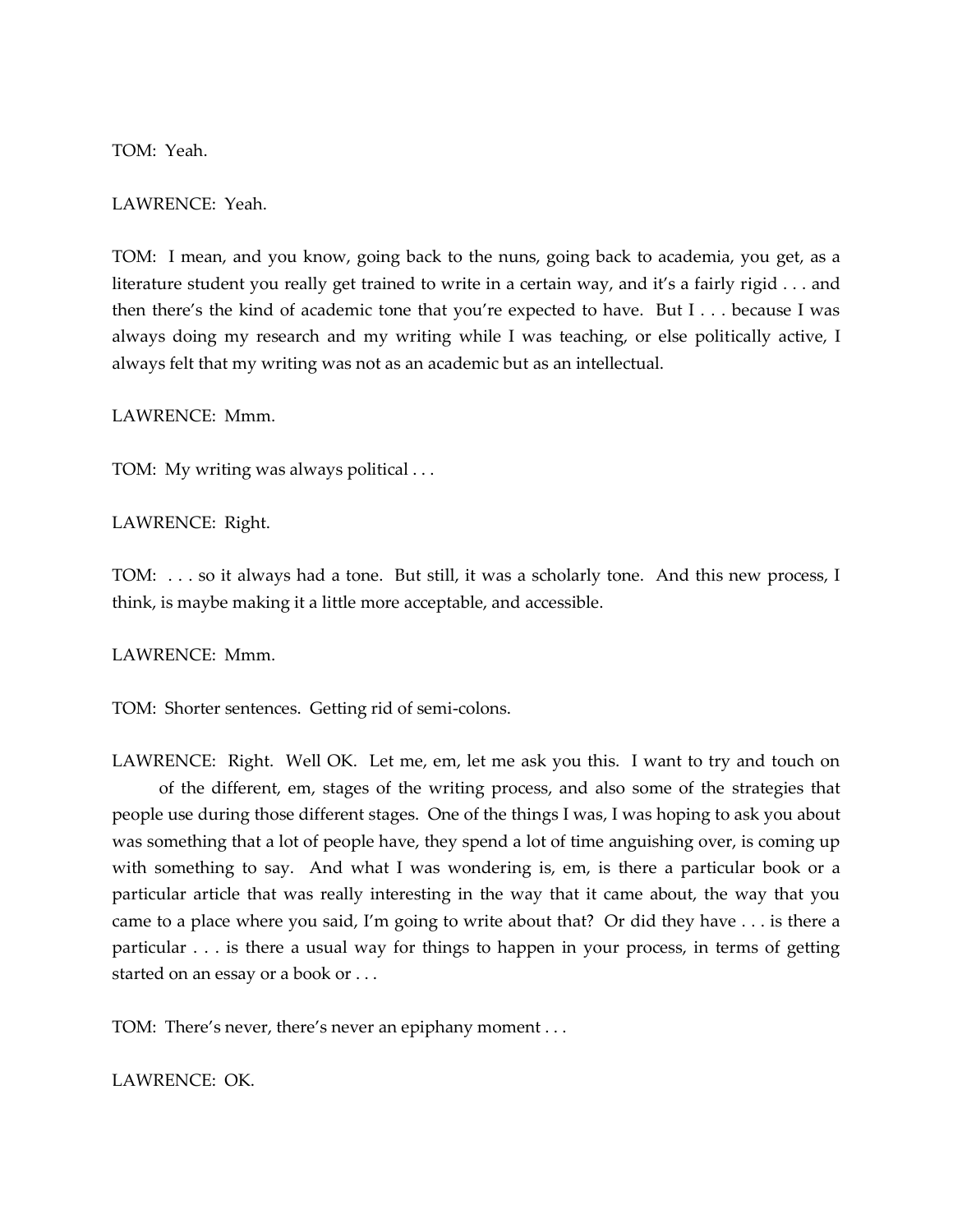TOM: . . . em, I kind of swim in this stuff. I'm sort of always thinking about utopia, science fiction and politics.

## LAWRENCE: Mmm.

TOM: And, and I'm always sort of reaching and grabbing and pulling on things. Em, and then there's either a conference, or a conference topic, or a book project and I'm invited to do something . . .

## LAWRENCE: Mmm.

TOM: . . . and so then I have to dip into this pool of stuff that I swim in and do something that's targeted. Like, lately I've been invited to give keynote lectures at several big conferences, and that's really forced me, eh, with a lot of anxiety, I'll come back to that, em, to target. So there's never an epiphany as much as there is a kind of a constant mining.

LAWRENCE: OK. Right. I would imagine this relationship between utopia, dystopia and politics, is something . . . is that something that is inherent in the subject, or is it something that you bring to the subject?

TOM: Eh, both.

### LAWRENCE: OK.

TOM: I, you know, it's back to Marxist things about philosophers understanding the world and the rest of us having to change the world. I guess my writing has always been engaged . . .

LAWRENCE: Mm hmm.

TOM: . . . so I'm always trying to find an angle to argue for a way to talk about such a change.

LAWRENCE: And I guess that's what I'm asking, is like how do you find that angle? Where do you go for that?

TOM: Well, I go two places. I go into, into actually existing politics and then my, my area, the stuff that I love, is science fiction.

LAWRENCE: OK.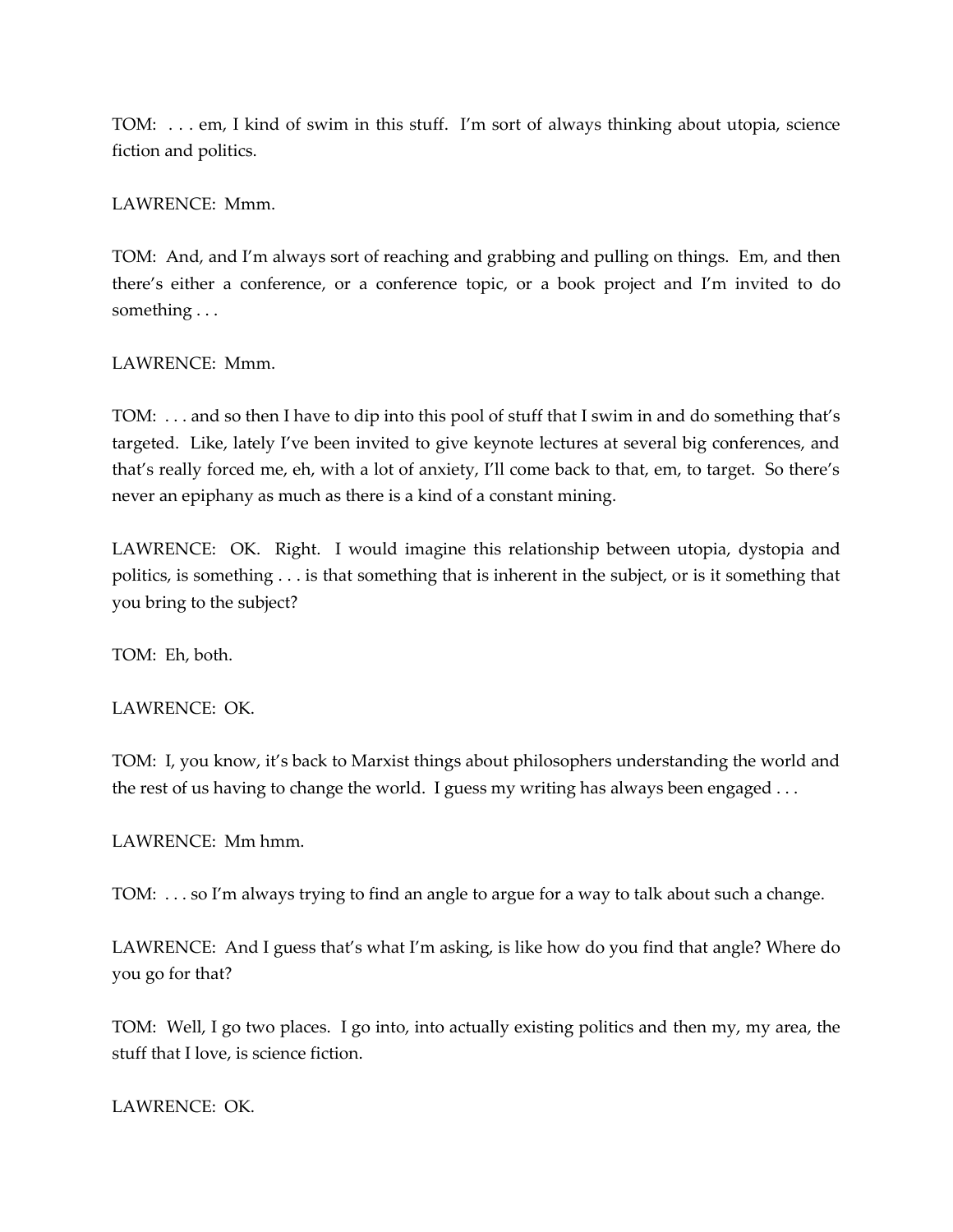TOM: And science fiction is all about thinking about the world in a different way . . .

LAWRENCE: Mm hmm.

TOM: . . . in a different key, and it's a way to kind of torque our minds, so that we look at things differently . . .

LAWRENCE: Mm hmm.

TOM: And to me that's a very rich area. So, things will happen. I mean things happen to me in the middle of the night.

LAWRENCE: Right.

TOM: That's when the best ideas come and, you know, the famous thing about having a paper and pen there . . .

LAWRENCE: And you do?

TOM: . . . I do.

LAWRENCE: Yeah.

TOM: Sometimes I can't read it in the morning. [laughter]

LAWRENCE: That's my problem.

TOM: I write it down without turning the lights on.

LAWRENCE: Yeah.

TOM: And, a thing I did the other day is that I wrote it down on top of something I've already written. [laughter] [inaudible]

LAWRENCE: OK. Em, one of the things that . . . OK, we'd spoken also . . . em, let me see . . . eh, OK, I already asked you about that, but we talk to students all the time about what they do to achieve their writing goals and we categorise strategies and, basically our categorisation is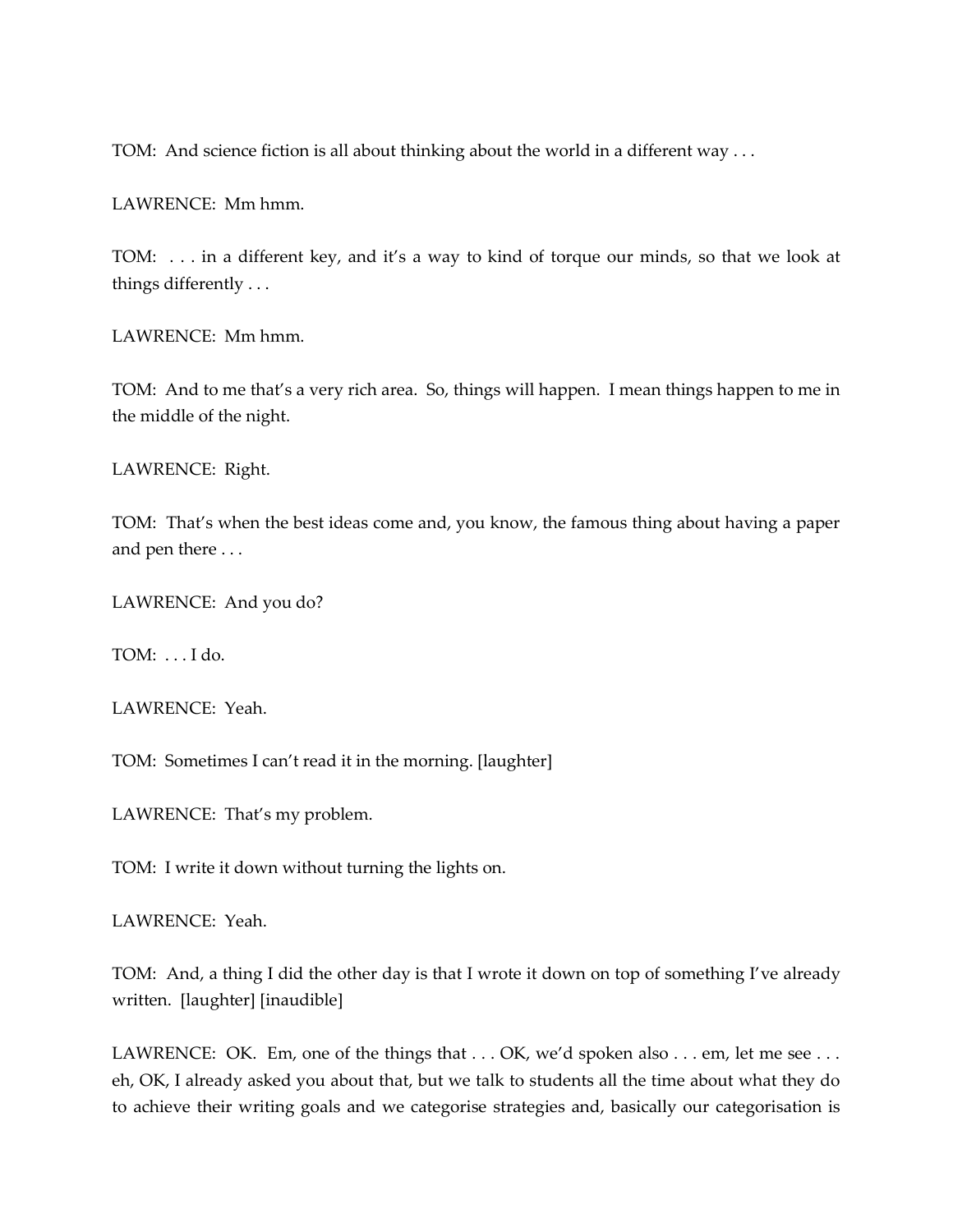inspired by a lady named Rebecca Oxford, who write a book called *Language Learning Strategies*, and she categorised language learning strategies as cognitive, meta-cognitive, affective and social. And so, we try to talk to students about social strategies they have for developing their writing, em, you know, things, you know, emotional issues that are either furthering their goals or preventing them from reaching their goals. You just spoke about anxiety. Em, what are some of the ways, what are some of the anxieties that you feel, and then what are some of the things that you do overcome them so that you can get your writing done?

TOM: That's probably the biggest question.

LAWRENCE: Is it? Yeah.

TOM: Or the biggest challenge.

LAWRENCE: Yeah, yeah.

TOM: Em, coming from a working class household with no books, with no cultural capital either, I constantly feel I don't belong.

LAWRENCE: Right.

TOM: I still feel I don't belong. I'm, I'm, my daughter and I, who is now teaching at the University, we talk about the imposter syndrome, you know, that I'm not meant to be doing this. So there's that whole kind of psychic construct . . .

LAWRENCE: Right.

TOM: . . . and then what happens with that is that when you, when I start to write something new, I go through what I call my truck driver moment, because what I really should be doing is not writing but driving a truck like my dad did. [laughter] You know, why am I doing this? So there's that, there's that disempowerment, that sense that, that, I don't have anything to say and, if I did, I couldn't say it anyway.

LAWRENCE: Mmm.

TOM: And I hate it with a new writing project. I can edit forever. But to begin something new means having to somehow find that achieved empowerment in myself . . .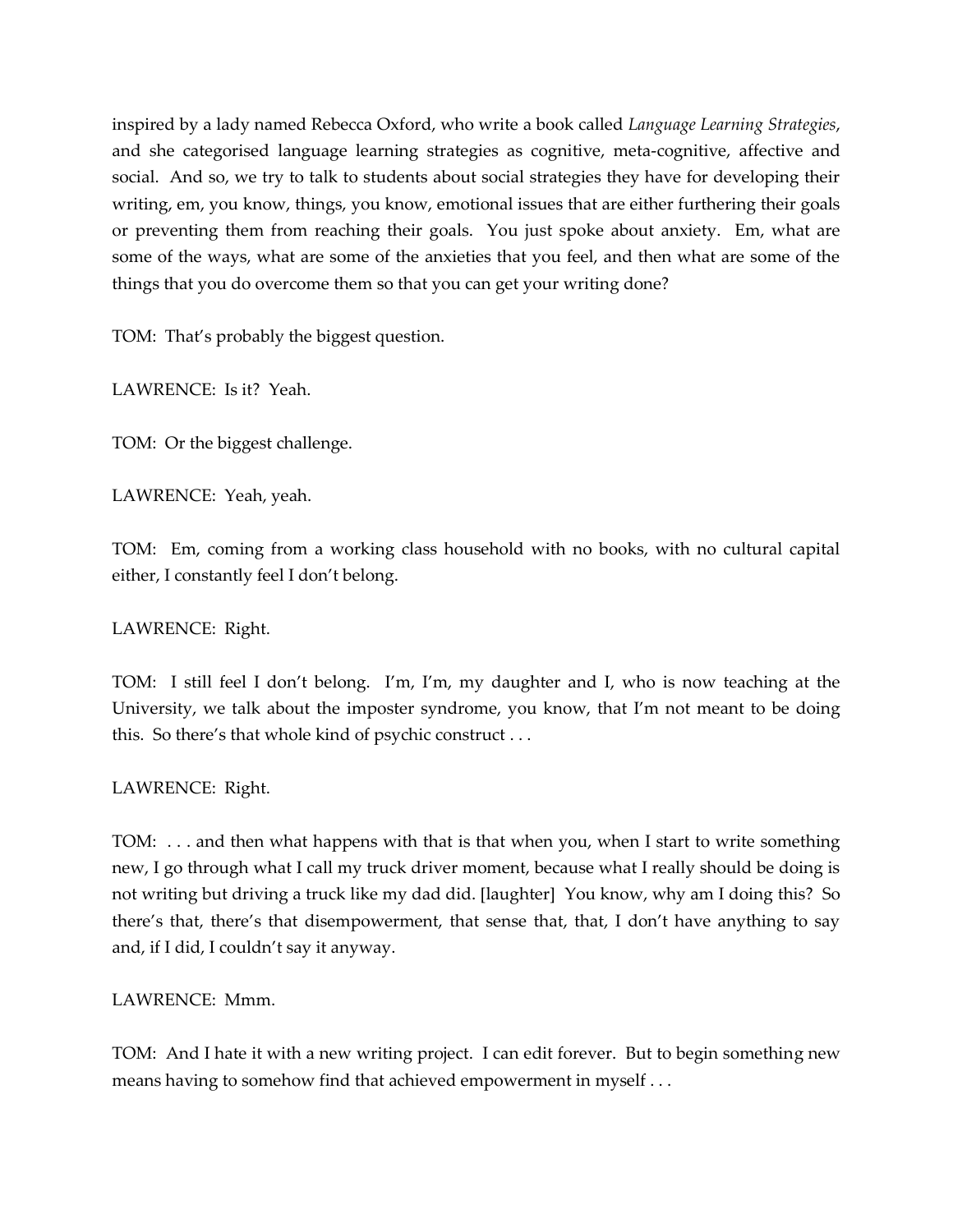LAWRENCE: Right.

TOM: . . . and to tap back into that. And it's, I don't know if I have an answer. I guess it's a process of sneaking up on myself . . .

LAWRENCE: Mm hmm.

TOM: . . . and maybe that has to do with this thing of, of going to bed with a plan and getting up in the morning and starting, before I start to think about how disempowered I really am.

LAWRENCE: Well, if you do it before you have a coffee, I can understand how that works.

TOM: It's like getting in there in a work trance and by the time . . . and it's always writing that first paragraph.

LAWRENCE: Right.

TOM: Once that's done, once that's broken open, than OK, I can move on. But it's, it's claiming that voice.

LAWRENCE: And it's always at the beginning of the piece that you have to confront that, when you're starting a new project?

TOM: Yeah. From then on it's just, you know, good work.

LAWRENCE: Right.

TOM: But it's that first utterance.

LAWRENCE: You do a lot of ...

TOM: It has to do with being shy too.

LAWRENCE: OK. Right. Not being a social beast.

TOM: Yeah.

LAWRENCE: Yeah.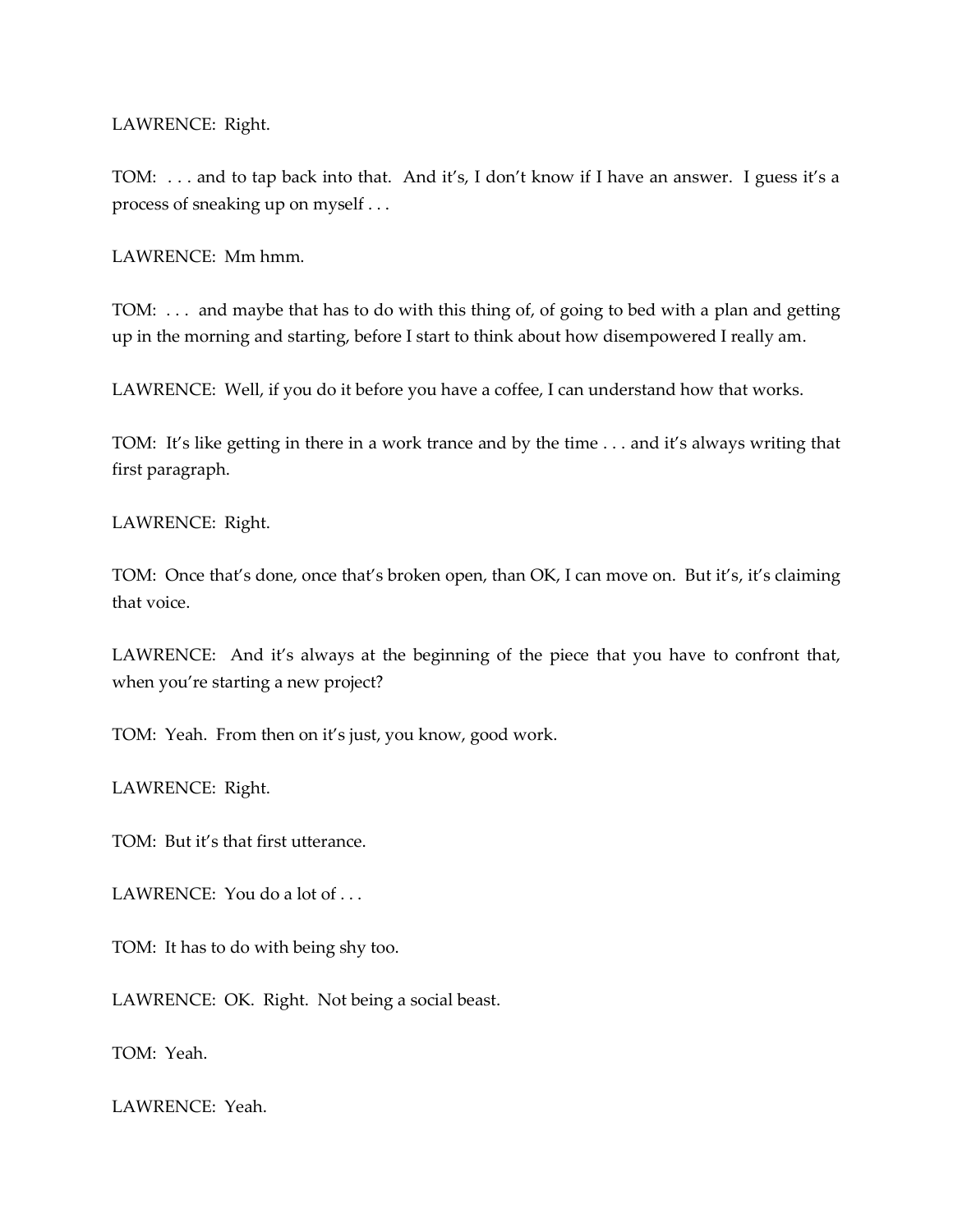TOM: There's a shyness on the paper, even.

LAWRENCE: Right.

TOM: Who am I?

LAWRENCE: Which always comes through. Sure. Is it, has anybody ever responded to that, like, especially in terms of like when you submit to journals? Is that any part of the feedback at all? That you need to be more bold, or more authoritative or ...

TOM: It did with my second book. Funny you should ask. The second book had a lot to do with reviewing existing criticism in science fiction and I quoted direct sources a lot more than I normally do.

LAWRENCE: Right. OK.

And one referee said, I'd like to hear more of your voice.

LAWRENCE: Right.

TOM: You know. That was . . .

LAWRENCE: Very good.

TOM: But maybe it had to do with the stage I was going through in my life at the time.

LAWRENCE: Sure.

Yeah.

LAWRENCE: Yeah. Fair enough.

TOM: Yeah, but most times I describe that, that neuroses, or what I would call that, and people say, well I can't believe it. But it's there.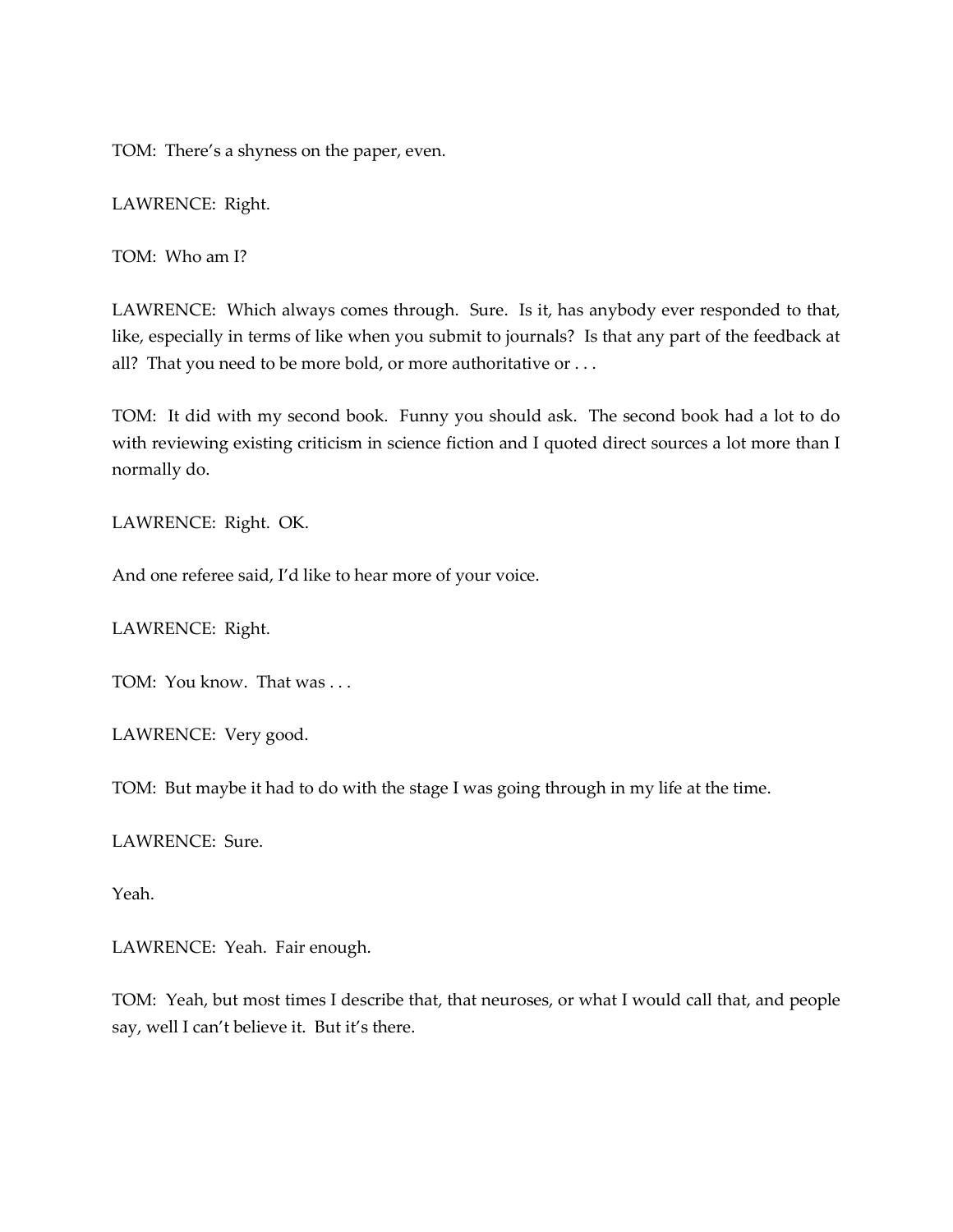LAWRENCE: Yeah. Em, do you have people that you consult about your writing? In other words do you show your writing to people, eh, during drafting stages, after drafting stages, before it goes to publishers, or . . .

TOM: Yeah. Yeah.

LAWRENCE: Who are those people? What are their relationships to you?

TOM: Well, if you notice, as you were saying, a lot of my work is collaborative.

LAWRENCE: Mm hmm.

TOM: I've co-edited now four books, three books . . .

LAWRENCE: Right.

TOM: . . . with other people.

LAWRENCE: Right.

TOM: And so I like that.

LAWRENCE: You like that dynamic?

TOM: Yeah.

LAWRENCE: Yeah.

TOM: Yeah. And then, and there's a set of trusted people because of that. You know, Raffaella Baccolini being one, and . . .

LAWRENCE: Mm hmm.

TOM: . . . and then certain other people that I'll send drafts to. Eh, and then my daughters.

LAWRENCE: Cool.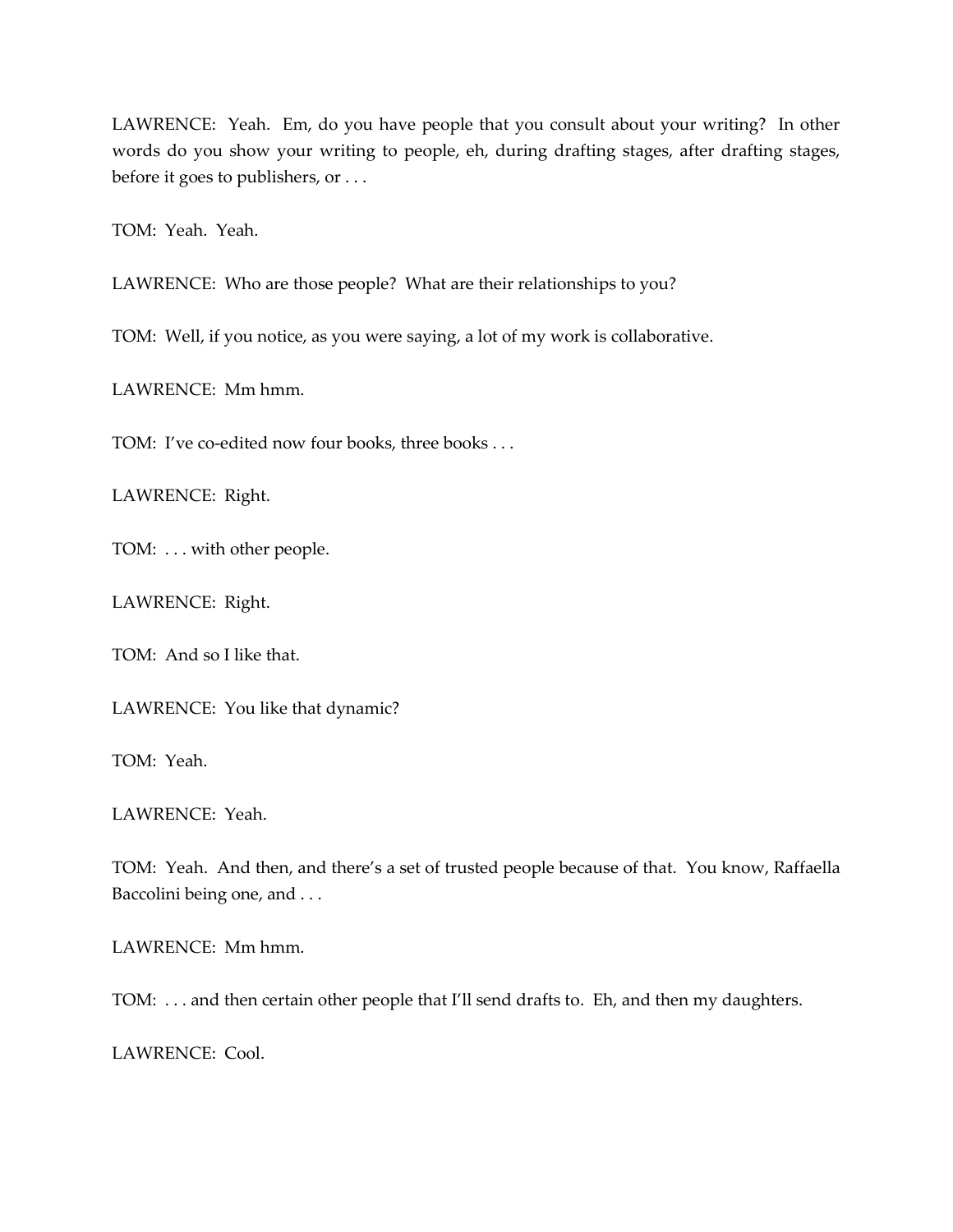TOM: You know, Katie's now a lecturer in media studies and Sarah's an architect. And they had to suffer through my dissertation as kids . . .

LAWRENCE: Right.

TOM: . . . and now we collaborate. Em, there's this like three way thing going on between my work, Sarah's work as an architect and Katie's in media studies, and we read each other's work. We read each other's work as adults.

LAWRENCE: Right.

TOM: And I can read . . . and of course they don't hold back. [laughter]

LAWRENCE: You're dad.

TOM: That's why I'm here. [laughter] But they're really good respondents, yeah.

LAWRENCE: Em, I'm going to just ask another question here and then I'm going to try and open it up to the floor. Eh, well, yeah. One or two questions here and then I'll open it up to the floor. I want to give people time to ask questions of Tom. Eh, one of the big questions I had is your subject is utopia, dystopia, political agency. OK. And one of the questions I had was, how has your topic shaped your writing? In other words, em, what forces require you to order in a particular way, or that kind of compel you communicate in particular forms, em, and when I'm asking this I'm thinking about this book that we had, *First Year Composition*. Well it wasn't first year composition but it was shortly after that that you start looking for books on rhetoric and composition. And I ran into this book by Ray Fabrizio, called *The Rhetoric of No*. And you refer, and I think it's in *Scraps of Untainted Sky*, you refer to utopia as making, as opening space for opposition.

TOM: Mmm.

LAWRENCE: And I'm wondering if there's, if that is a big part of how you, how you write. In other words, what does that do in terms of, to the form that you end up with when you write?

### TOM: Form or content?

LAWRENCE: Well, I'm thinking more about the form, the way that the content is organised, and the way the language is chosen, and does it have any effect on how you organise your text,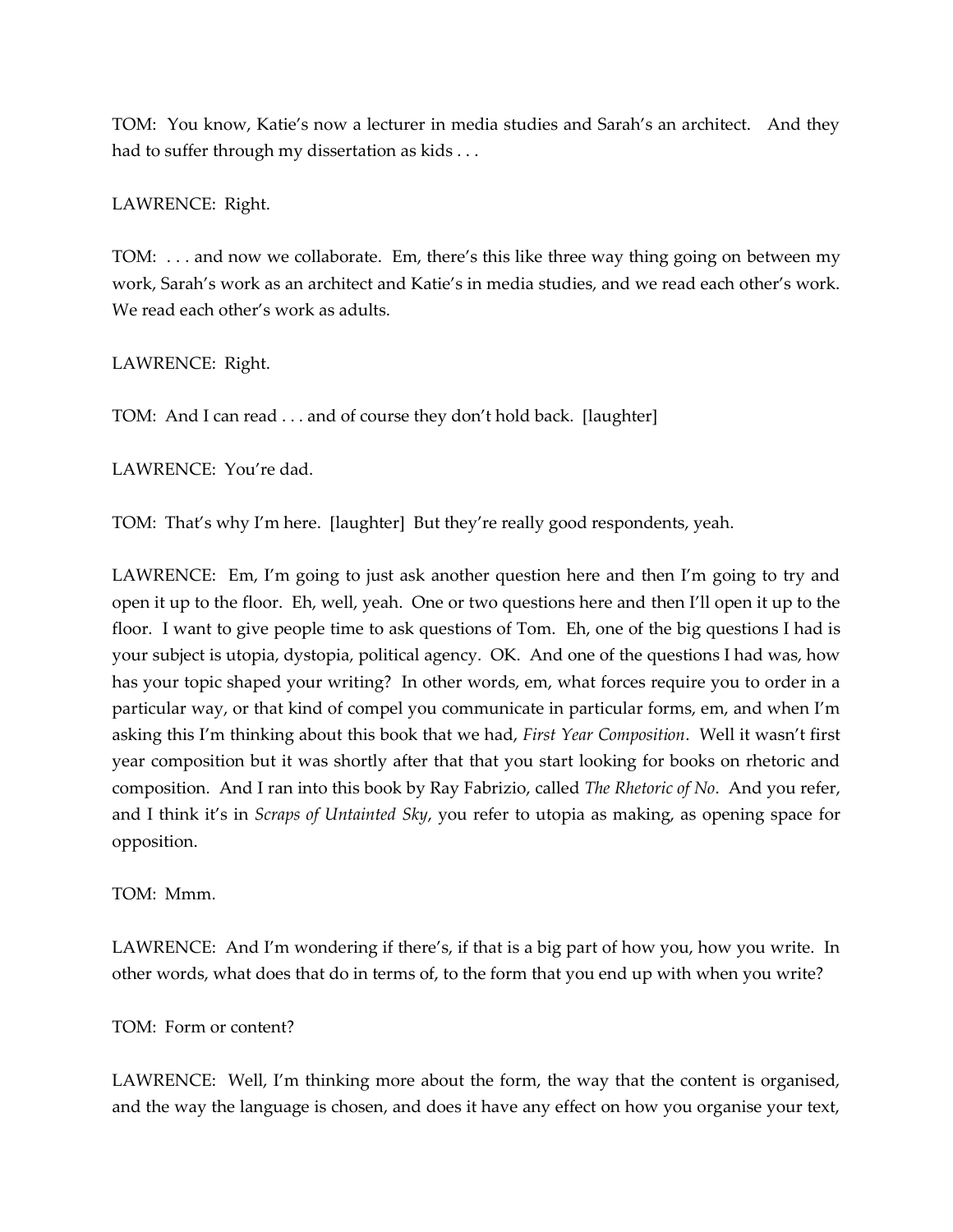for instance, the rhetoric of no, or the rhetoric of opposition, the way that, em, utopia opens up that space. Is it kind of like, does it happen slowly, does it happen from behind, does it sneak up on people, or how do you present it?

TOM: That's a good question. I don't know. I'll have to go away and think about it. In the middle of the night I'll write it down and tell you. [laughter] It's not just a rhetoric of no. The thing about, about thinking as a utopian is that it's a rhetoric of yes that comes after the rhetoric of no.

# LAWRENCE: OK.

TOM: And there's . . . Ernst Bloch, the great utopian philosopher, talks about a warm stream of Marxism and a cold stream. And the cold stream tends to emphasis the rhetoric of no, good negativity critique saying what is wrong with the world.

## LAWRENCE: Right.

TOM: I can't simply do that. I, there's such a hopefulness in me, and in the works I read, that I have to be looking for the next step of organising, the next step of taking something forward.

### LAWRENCE: Mmm.

TOM: So, it's, it's not a Pollyanna thing. It's not like the world's gonna be better.

# LAWRENCE: Right.

TOM: What's the next step of the hard work that has to be done? So, any piece that I write has to have that, that kind of negativity to start with and then a positivity, but a positivity that's not simple-minded or Pollyannish.

### LAWRENCE: Right.

TOM: So it's . . . in that sense maybe it is tone, there's a positive tone, but I have to work hard to keep that tone sober.

LAWRENCE: Well, in a sense, and you're also, it sounds like you're making space for both: this, this kind of rhetoric of opposition, but this rhetoric of filling space with something positive . . .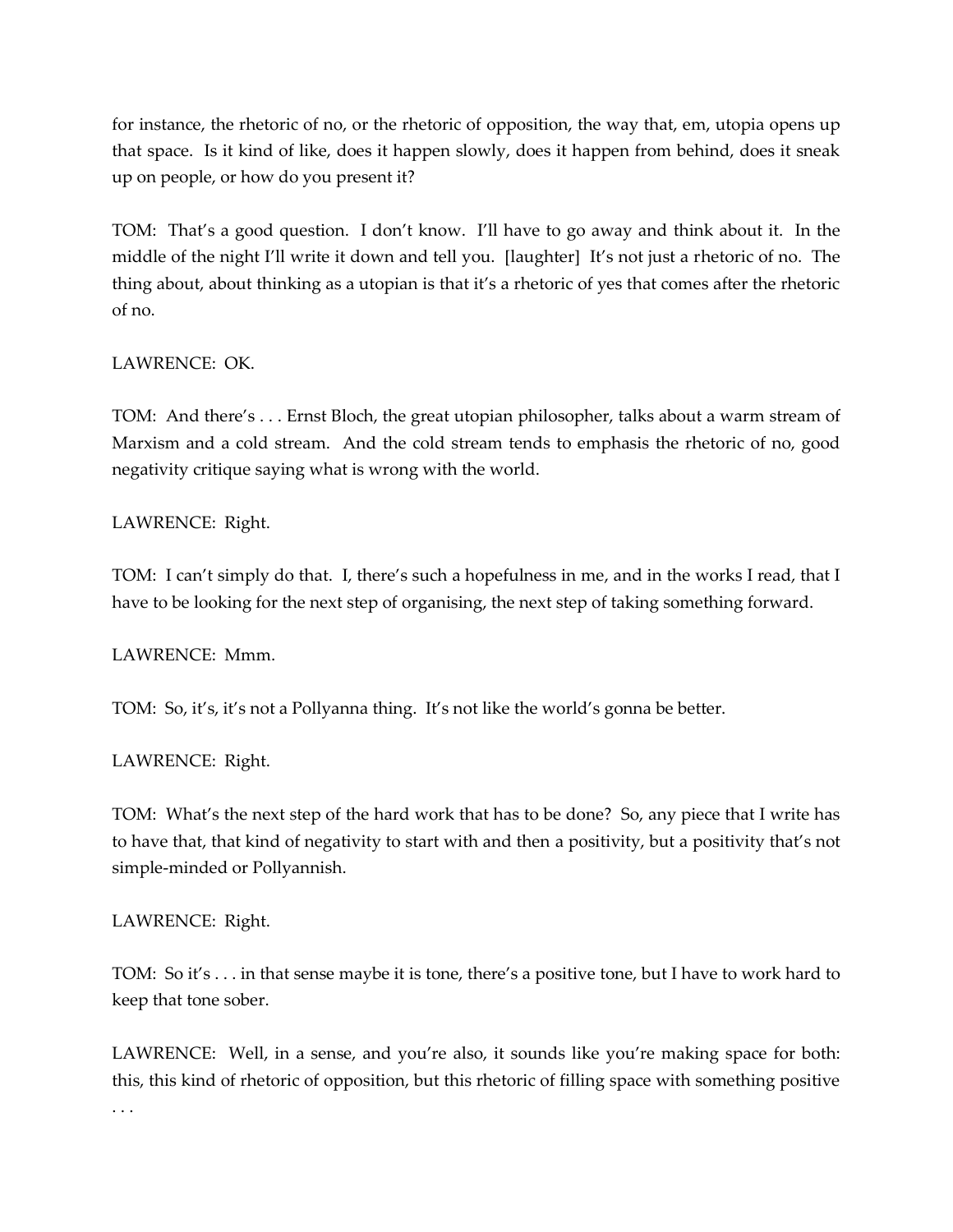TOM: Yeah.

LAWRENCE: ... this space that's opened up. So I could see that as part of the form, in the sense that you need to first outline this, this open space, and then you need to outline what is, what conceivably could fill.

TOM: It goes against a lot of what people might recognise as post-structuralist or deconstructivist . . .

LAWRENCE: Mm hmm.

TOM: . . . eh, kind of academic criticism, which has gotten very happy with simply saying no, and simply deconstructing, to dare to talk about something positive is, is pretty unfashionable.

LAWRENCE: Right.

TOM: Not so much anymore, because people are finally doing it.

LAWRENCE: Right.

TOM: Eh, but it means claiming a voice that's maybe not as accepted academically.

LAWRENCE: Mmm.

TOM: Or hadn't been, anyway.

LAWRENCE: Right.

TOM: Right.

LAWRENCE: Right. Ah. So that would be . . . that would definitely play on the language. I mean the language would be different in that situation because, I mean, we'd be able to distinguish this voice that we don't typically think of as being academic. Maybe it's a freedom that you have in your form?

TOM: Which, which then goes back to writing . . . I wrote my dissertation while, well I was teaching full-time and I already had tenure. I didn't need a PhD. I didn't need a dissertation.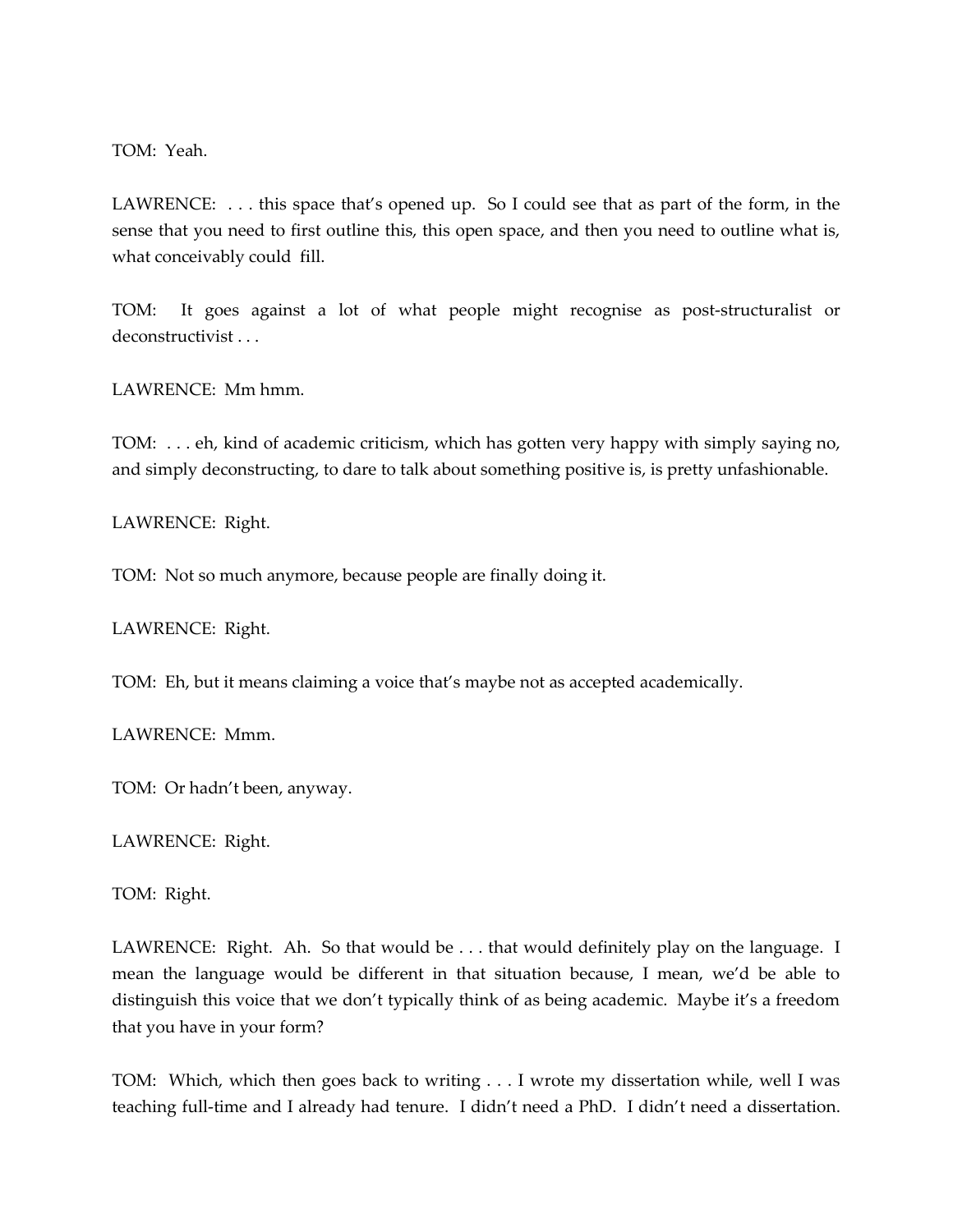So I wrote it as, as a creative act, not as an academic exercise. So there's always been that kind of freedom.

## LAWRENCE: Right.

TOM: Now, but as I said, I had a kind of rigid, scholarly tone then and part of this voice activated software, it made me, you know, being at the point where I am now where I don't care as much. There's more freedom . . .

## LAWRENCE: Right.

TOM: . . . to be looser with the language.

LAWRENCE: Good. Yeah. Yeah. Because I imagine a lot of those people who are just starting out, or who are relatively young in their process of becoming academic writers, would probably be very guarded about what words they can use and what words they can't use. I mean I know that, as an undergraduate and as a post-graduate, I've used some pretty scary language in my time, and I got written notes like, you can't say that. But you can. You can say that actually. Em,

TOM: And you're up against editors, who are going to accept or reject your article.

### LAWRENCE: Right, yes.

TOM: And these days when . . . It always scares me now when an editor now, and this is happening more and more, asks for key words. I know that happens in the social sciences more than in the humanities, but it's happening more and more. And they reduce your, what you've done, to a list of key words. And it just really gets me.

### LAWRENCE: Yeah.

TOM: But it's indicative, I think, of the problem.

### LAWRENCE: Sure.

TOM: You know, and it's hard, it's hard when you're first getting started as a writer, trying to break into that, because you do have to behave in a certain way, you have to speak the house language.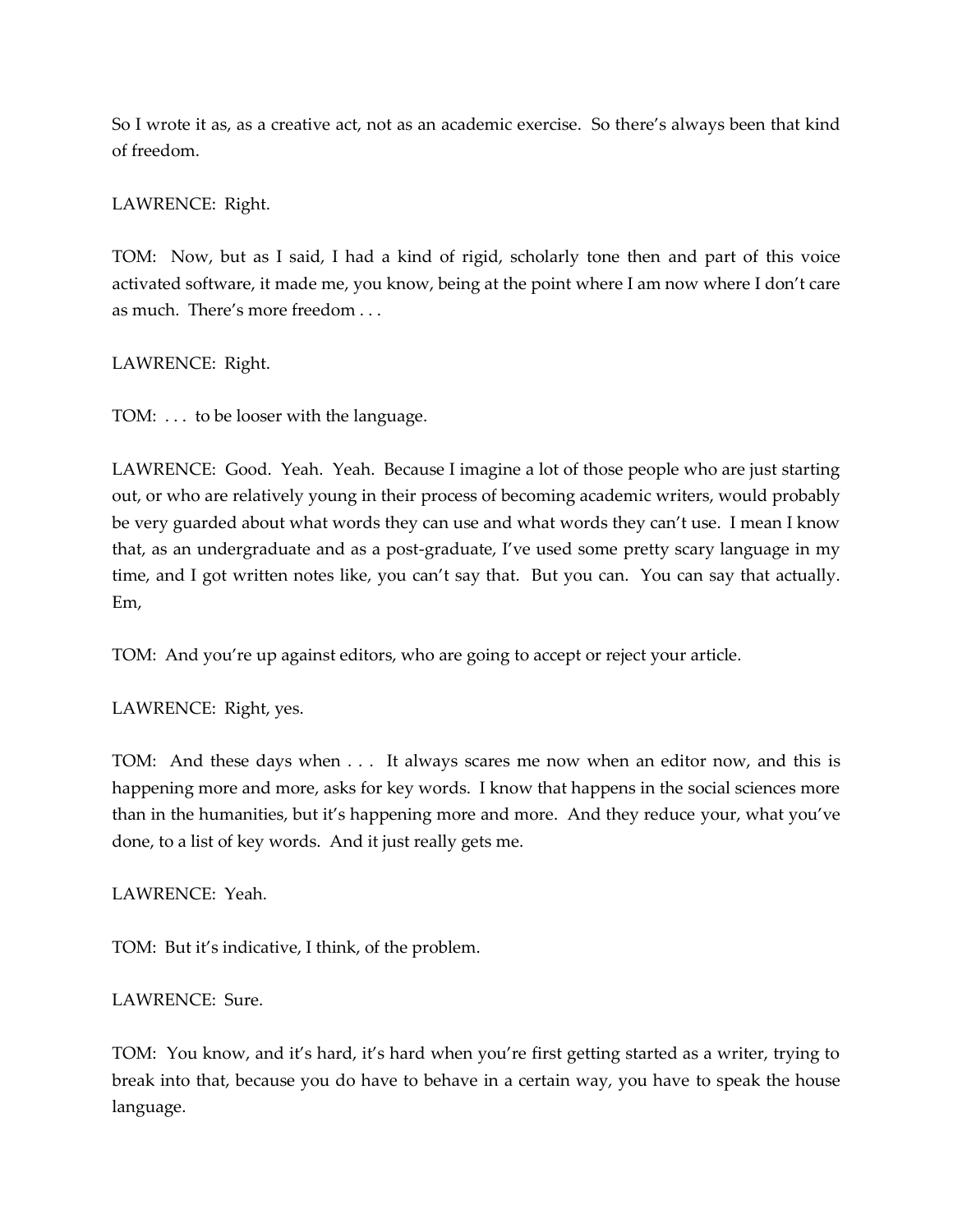LAWRENCE: Right. Yeah. So you graduated past that.

TOM: Yeah.

LAWRENCE: Yes. Good for you. Alright. That's part of your development as well. I guess one more question is that, you've spent a lot of time with architects, your daughter, I didn't realise that your daughter is an architect as well, or an architect student?

TOM: Architect. A working architect.

LAWRENCE: OK. And, em, I'm wondering, just like in terms of the process that you saw with the painters and the way that the painters talked to you about your writing, is there anything that you're learning from architects that has relevance to your writing?

TOM: Yeah, well like I said, I think that the three-dimensionality, the fact that, that architects are working in a sense that's both linear and spatial at the same time, and that it requires words, but also it requires visualisation.

LAWRENCE: Is there space in your paper? Like in other words, are you looking at your paper as having space? Is there a spatial dimension to your paper when you're writing?

TOM: Yeah, yeah, I think there is. I'm not sure if I think of it that way but it, yeah, I guess . . . the beginning, middle and end has changed, from a line to a series of interlocking spaces, or like, you know, what are those circles that overlap with each other

LAWRENCE: Concentricity. Concentric circles.

TOM: There is a mathematical term for that. Yeah.

LAWRENCE: OK. Just something to think about.

TOM: And I always like it when I get to that last space, which is, you know, home again.

LAWRENCE: Good for you, yeah. When everything kind of fits together at that point.

TOM: Yeah, but again, trying to end it without sounding like you're ending it.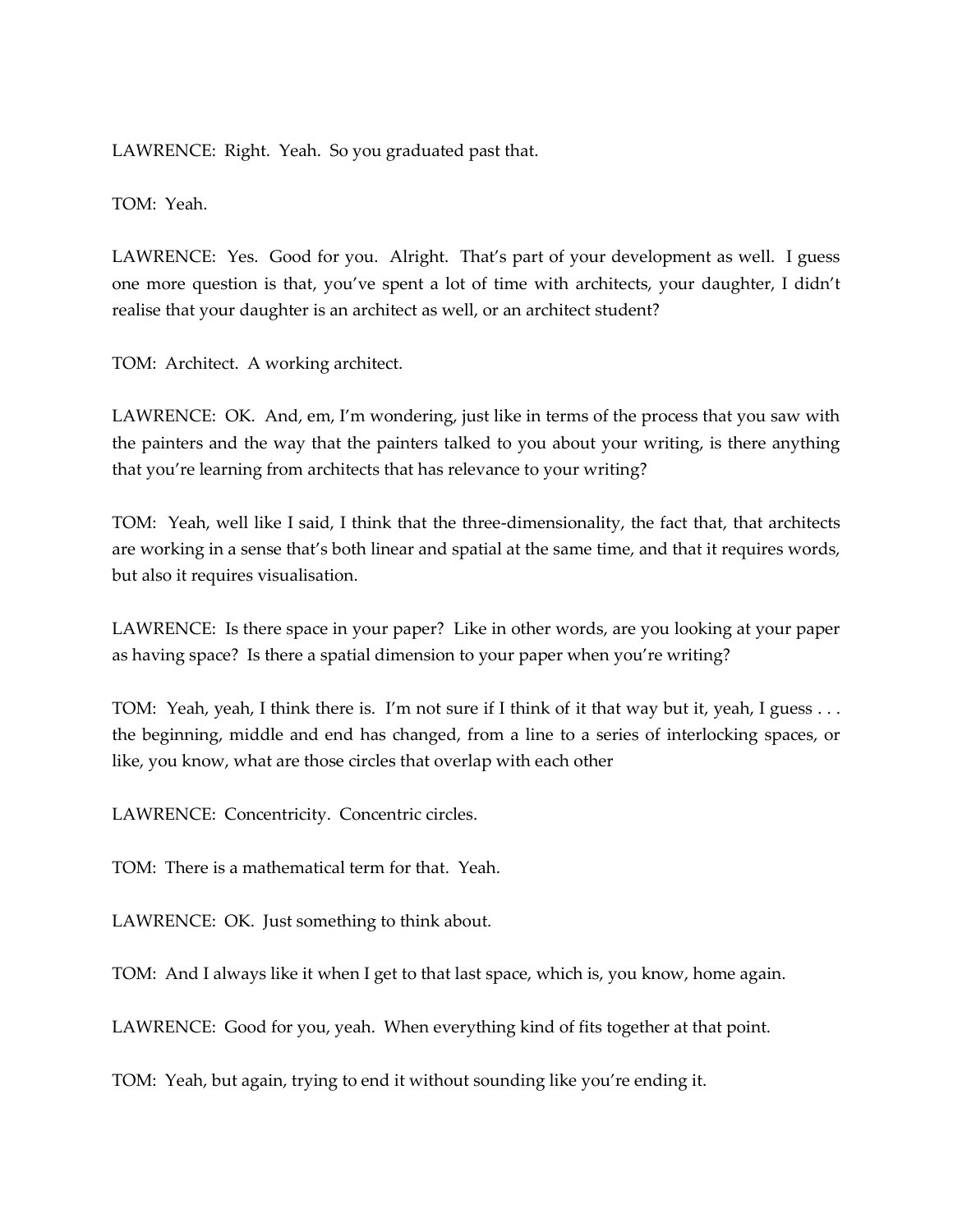LAWRENCE: Right. OK.

TOM: It's always a little fun thing to do at the end.

LAWRENCE: Fair enough. Good stuff. Well let me open up, em, the questions to the floor. Please, I would, you know, would somebody like to ask a question of Tom? Something that you'd like to know about his process? Someone?

QUESTIONER: I'd like to ask you. You just briefly touched upon ending, and spoke about anxiety at the beginning. How do you end things, and how do you know it's finished?

TOM: That's a really good question. Yeah. I mean in a sense it's like cutting a rope here and saying, OK, this is it. OK. I'll get to that, but it also has to do with writing conference papers, the famous 20 minute paper, 10 pages. You know, that thing. You can't say everything you want to say in 10 pages and so it's much better trying to simply say one thing. So it's a matter of carving one little bit out of that whole, that bucket of ideas. So, in a sense, any piece written, short, medium or long, is only part of something bigger. And I think I've had to get used to the fact that nothing ever really ends. So maybe that's made me relax more about an ending. Em, another way of answering that is that, I think with any given project that there's finally a point of exhaustion. I've said what I have to say about this. If I'm going to say any more I'm gonna have to go away and start thinking all over again and reading all over again. So, so there's that. And I kind of know that I'm there. But then it's also what I was just saying to Lawrence, that there's a way of trying to end it without sounding like you're ending it. And I guess what I try to do is wrap it up, but without going through that kind of mechanical thing of saying, in this paper I have just done x, y and z and just try and make a passing summary, and open it somehow at the end, and maybe that gets back to the utopia thing ...

QUESTIONER: Yeah.

TOM: . . . to end with either questions, or new material or some kind of opening. I also tend to begin, and this is my insecurity, I tend to begin pieces of writing, and more and more end pieces of writing, with quotations or poetry from other people. I use them as my crutch to start, but it's also become a way of ending something. I just . . . I'm working on an essay on Aldous Huxley right now and I end the essay with 10 lines from Mathew Arnold's *Dover Beach*. I don't end on my words. And maybe that's my own reticence again. I don't know if that answers it.

QUESTIONER: Thank you.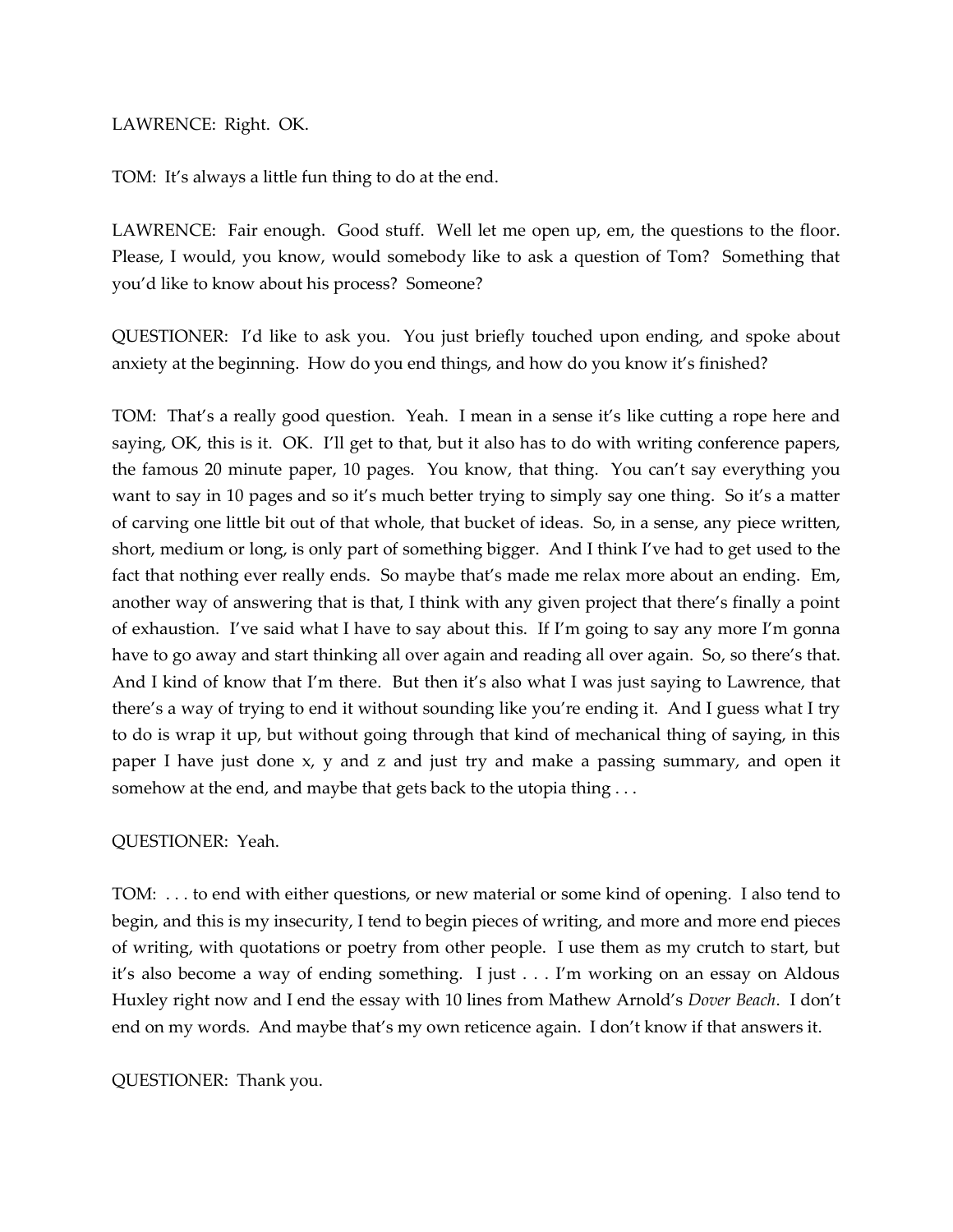LAWRENCE: What you say about that open space at the end is kind of, you know how people love to fill openings? If you make a space they'll fill it.

TOM: Yeah.

LAWRENCE: You know, it's almost like a compulsion like, and so in a way, that's a really attractive way of keeping the conversation going. If you can leave an opening, and people feel compelled to fill it, it's like they're just starting it all over again.

TOM: Yeah. In the eighteenth or nineteenth century we would say, what do you, dear reader, think?

LAWRENCE: We need to get back to that, yeah.

TOM: We had a hole for the reader to fall into. To think about.

LAWRENCE: OK. Somebody else? Come on people. Sarah?

QUESTIONER: Tom, I'm interested in the bigger projects, like the book, in particular, your books. Em, how do you actually face into something like that and to make a start at that at all, because you know, in my position, just doing a PhD, it seems enormous, so enormous that it can be very off-putting sometimes. And, em, I can make notes on specific things, but tying them together just terrifies me so much that you almost delay it. How do you actually get stuck in and start?

TOM: Yeah. It's true for a book as it is for an essay. Think of it as pieces rather than the whole. I mean, there is a point where you have to, at the beginning, you have to think of it as a whole. You have a topic. You have an idea. And you're going to spend 200 pages developing that idea. In a sense that's a real gift. I mean that's one thing, is to think about the book as a gift, that you're not constrained to a mere thirty pages. You can actually waffle on for two hundred. You know, so you have all this room. So that's a good thing. But then, to break it up and to do it in pieces, to think of each chapter as a separate piece, em, and I know some people may argue against that, but I would say, do the pieces and then pull the transitions through. So there's a stage of writing the individual components and then there's the stage of pulling the idea through and, you know, making those links and transitions. Because if you think of the thing as a whole, and if you try to keep that in your mind, you'll never do anything. It's just so crippling. At least that's what I find.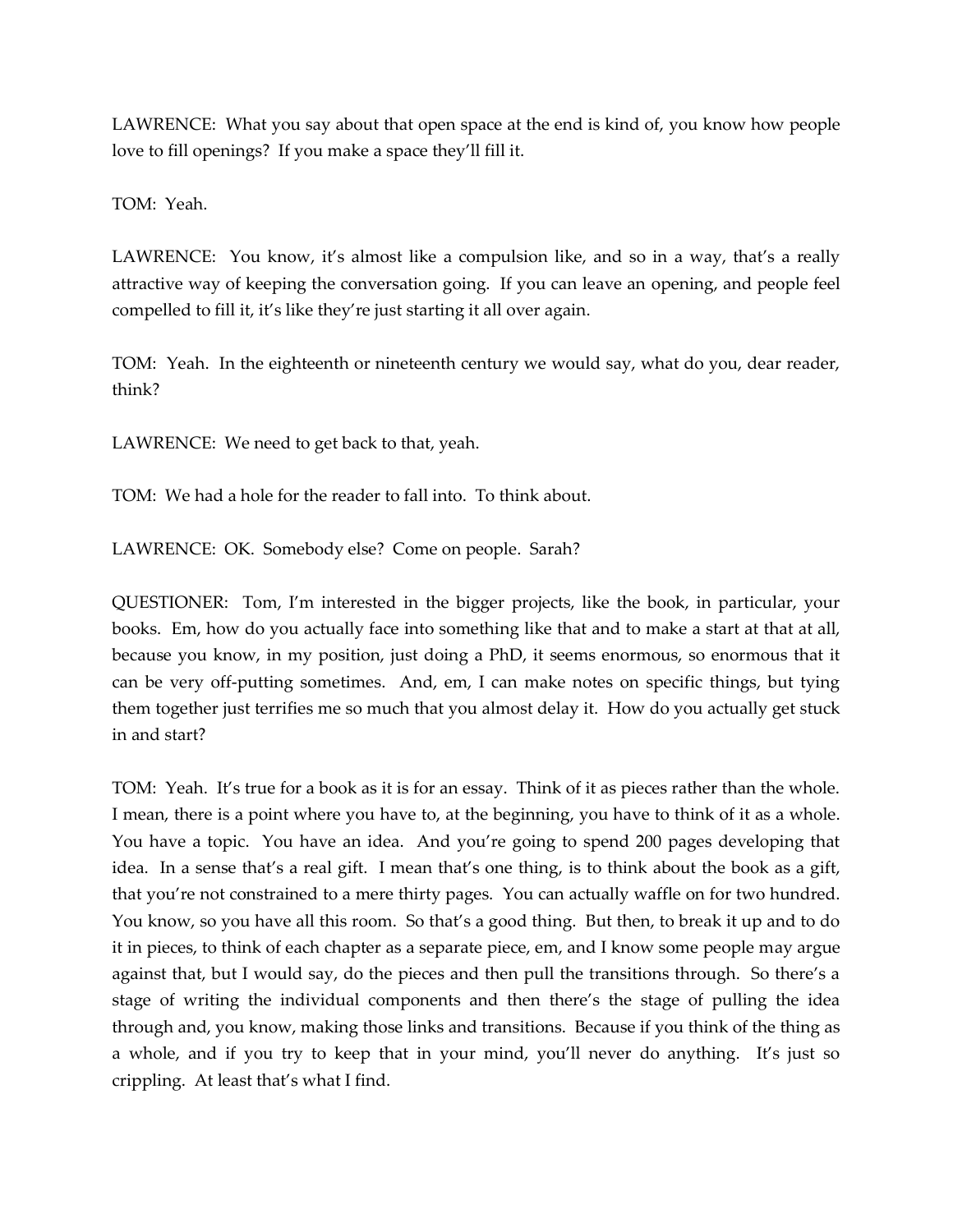QUESTIONER: Another question about transitions. There's so many things that ring true, or make so much sense, when you said about the idea of transition, when you're trying to do something like writing and teaching at the same time, and that you need time to gear the head into the different zone kind of thing, and you have two or three days, if you're lucky enough to have those two or three days. But if you don't have those two or three days, do you think there is a gap of time after which it becomes more like a big start up engine, you know like, would you think there would be ideally that you should get up every morning and write for half an hour and then have breakfast and start your normal day. Or, that's not long enough to ...

TOM: I think that's a personal thing. There are people who can do that, who write every day. My friend Mary [inaudible], in Madison, you know, is a brilliant and competent person, somebody who works in Arabic, French and Japanese. She commands three different language groups. She's amazing. But she's up writing every day at 5 o'clock. And she writes from 5 to 7. And you'll hear professional writers say that they do that. But I can't do that. I can't function at 5. But I couldn't do it every day. I sort of like the bursts. So what I do is look for gaps and spaces. But, in a way, these days, if I get a good morning in, if I can start writing at 9, and write till 12, then in a sense I have the rest of the day, because there's no way I can spend a whole day writing any more. Maybe I used to, eh, feel I had to. But I don't know, I think it's a personal thing. Which do you do? Can you work every day?

QUESTIONER: Blanket days, no. Just a couple of days. And then you're always waiting for that . . .

TOM: . . . to find it, yeah. No, I mean it used to drive my daughters crazy, because they were little kids and they'd be looking forward to a weekend off, you know, and I was co-parenting, so I'd have them on a certain weekend. So what I would do is I'd spend my on-weekends with them but in my off weekends, which were mine, basically from Thursday night to Monday morning, I'd just block it. And write. Which means you don't have a life. But you get writing done.

LAWRENCE: You had said something earlier about the fact that the night before, you set it up for the next day. You couldn't possibly write every day if you did that. You wouldn't sleep. Because you wake up in the middle of the night and you're making notes. You must lose a lot of sleep when you do that.

TOM: My happiest times writing is when I'd have something like 2 or 3 weeks, and there have been moments, and you just turn into a starling . . .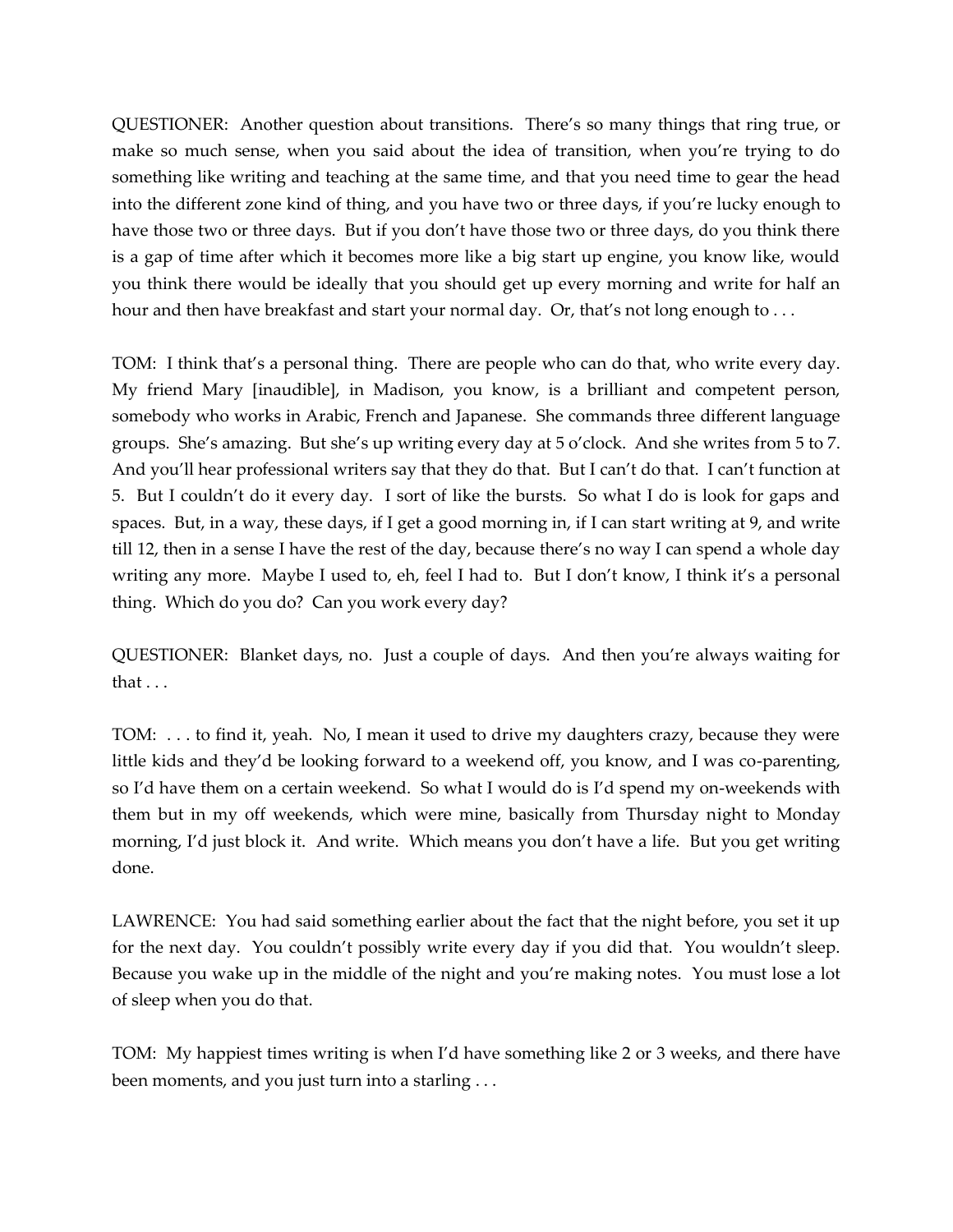LAWRENCE: Sure.

TOM: . . . and recluse . . .

LAWRENCE: Yeah.

TOM: . . . em, because your day is exactly that. And you guys who work twenty-four hours in architecture, I think you understand this in a way that the rest of us don't, because we pamper ourselves. But, you know, to sort of get up and do that writing first thing, and then to move into an editing mode, and then to move into an editing and polishing mode in the evening, and then plan, and then go to sleep and be restless, and you're spending your night dreaming and thinking and waking up and writing notes, and then . . . that's a cycle, I can sustain that for 10 days to two weeks.

LAWRENCE: Right.

TOM: You know. Stop shaving, stop washing, stop talking to human beings.

LAWRENCE: Yeah.

TOM: But a huge chunk of work gets done and then that can be worked with and edited and played with afterward, and the more time the better. But usually it's 2 or 3 days. Like I've just come off a week of writing this Huxley essay. I hid out for a week. And it's only ten pages but it was driving me nuts having to it. But I finally broke the back of it.

LAWRENCE: Mmm. Cool, yeah. And you get to the point where it's ready to go. Yeah, it's great. Some other questions?

QUESTIONER: Tom, when you were writing your PhD and teaching at the same time, how did you balance that?

TOM: Eh, writing my PhD, teaching, co-parenting two kids and being incredibly politically active, so I was fitting it in with all of that. It was this thing I was talking about with Ann. It's a matter of stealing days and stealing weeks. I don't know what spring break or spring vacation is. I mean every, every spring it would be a magical 10 days. January would be a magical month and then there would be summer. But because my daughters and I travelled, just hung out in our van every summer, you know, I'd maybe write for a month and then we'd hit the road. So, it's finding chunks.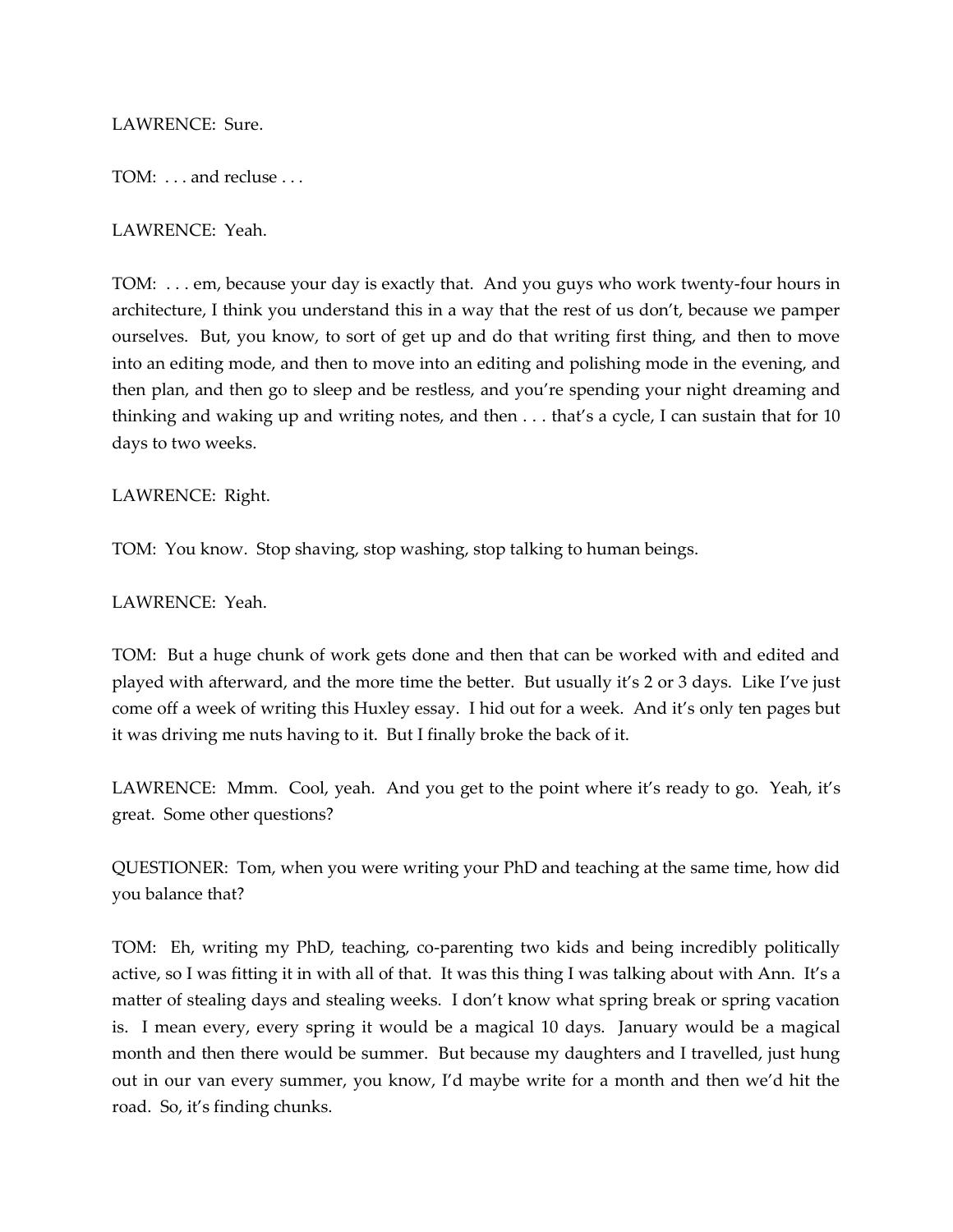QUESTIONER: I was afraid you'd say that.

TOM: And getting that creative writing done in the chunks, but then for the editing I could tinker. You know, I could play with the prose, and do the work citing and put in the quotes and do a lot of the kind of . . .

QUESTIONER: Did you find it difficult to get your head from the one subject into the other subject? Because I'm having huge difficulty, eh, teaching on a module, and then moving back into something that's completely unrelated in my PhD.

TOM: It's the hardest thing, you know, to, to . . . and it loses you a day. There's a day of real anxiety because you're teaching Monday, Tuesday, Wednesday and Thursday. And you think, OK, Friday morning I've got to start writing. But you get nothing done on the Friday. That's why my plants are so healthy. [laughter] You know. That's why in the States I got so good at watching daytime soap operas.

QUESTIONER: So procrastination is not unusual?

TOM: No. Because it's all happening. And finally there's a kind of, there's a kind of, of a Tai Chi to it. Em, something's happening during that time when nothing's happening. You know, the gears are changing, and it's a matter of finally relaxing and going with it and realising that's part of the process. And doing as much as you can during that change-over day to take notes and diddle and fiddle and do whatever. And then, really force yourself on Saturday morning. Beat yourself up.

QUESTIONER: Well, it's nice to hear that I'm normal and now I have to go teach on Saturdays. [laughter]

LAWRENCE: Somebody else folks?

QUESTIONER: I'm just so happy to hear you say that about the transition day, because I find that em, I also teach, and I'm trying to complete a PhD. But I find that pro . . . what I was just considering as procrastination, I would have been [inaudible] consumed with guilt that I was getting nothing done on that first day, and I also find that I spend so much time editing instead of actually putting down real thoughts, you know?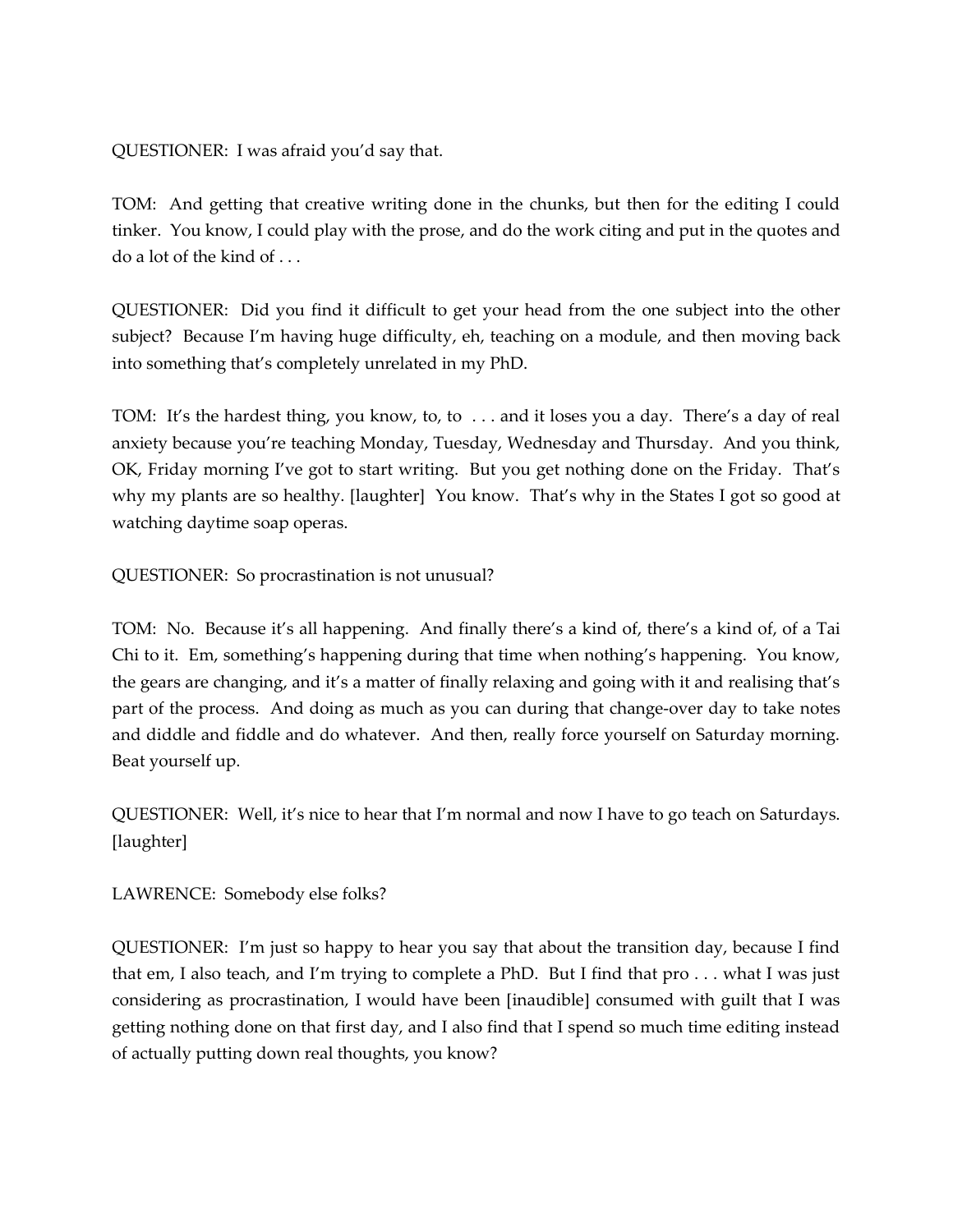TOM: Well, there's two things there. I mean, one, going back to the different riles. I talked before about being a writer and then being an editor. But being a teacher is a very public thing. You know, we're out there, we're dealing with other people, or being anything. And then writing is such a private thing. At least initially, at that level. So, that's a huge personality shift, you know, and it's a bit like being a super hero. You know, you sort of go from being the average person to superman or the hulk, and I think writing is more like going to be a hulk. Eh, it's that kind of anti-social figure. But that takes time. You know, we can't just press our writing personality button and do it. So, so learning, like I said, how to go with the movement of that, and and finding strategies to sort of creatively spend your time while you're dithering, em, is useful. But, but, the 'too much editing': I don't think there's ever anything such as too much editing. It's carving out that time to do the initial creative work, but editing works really well in the nooks and crannies of everyday life. You can do that. Yeah. I think that's a good thing.

QUESTIONER: Just a very interesting discussion and I could relate to some of the things you had said, eh, about switching off and, em, you know, writing during the night. I've done that myself. Sometimes you just cannot, you know, you don't stop during the daytime and have that projected time or thinking time, and I've done that a lot of times, you know. And having those sticky notes at the bedside table and just getting up and, you know, I can do this, I'm going to write this, you know, putting the ideas there, and working on them, you know, on the following day, or days.

So that's one thing, I just, I think it works sometimes. And sometimes, in terms of how people write, you actually, I became nocturnal. I was totally working during the nights for my PhD. All night, till sunrise. And then switch off. So that's how I finished my PhD writing. And interestingly, when I submitted my PhD, I was told to make a presentation on my PhD, to defend my PhD work, and defend my thesis. So, I was wondering why I was made do that, because it wasn't a usual thing to do in that department. And I wasn't sure but I think I find, because I teach, I thought I'll be OK, I'll do that. So I was told I'd passed. But then I was, I had big questions, and big chunks to rewrite in my thesis. And I thought, what is this? Because they wanted to see, I could say a lot of things much more easily and, you know, express myself much more easily, than put them in the right words. So I could relate to some of your, yeah, you know there's individual differences how you can work best and how you can apply yourself best.

TOM: Yeah that's the other thing we were talking about, I was talking about writing first thing in the morning, or writing in chunks. But the other sort of person is the one who writes at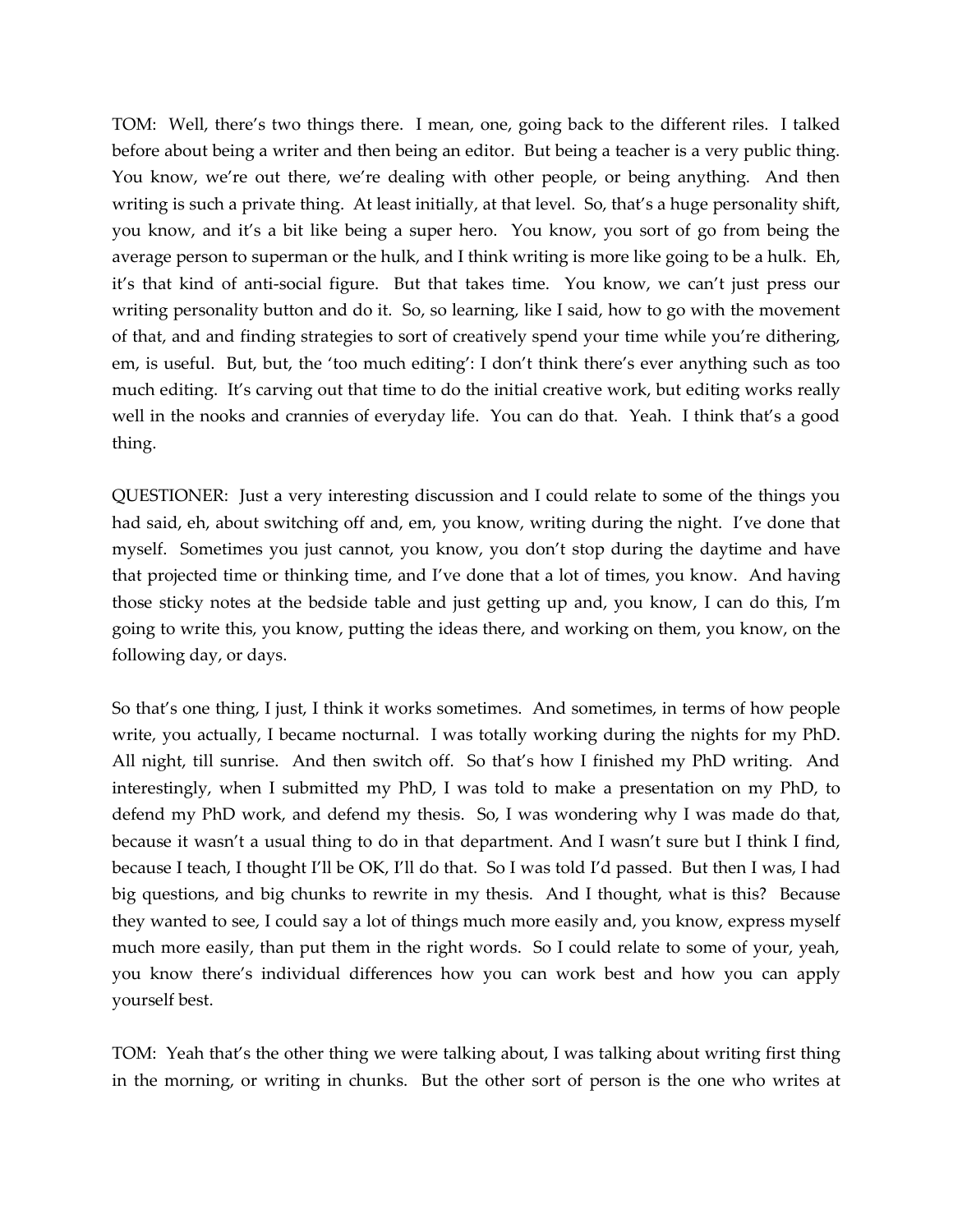night. I couldn't do that. I would be completely wiped out by then. But some people really get going around midnight.

QUESTIONER: You get forced to do it sometimes.

TOM: And it works.

QUESTIONER: And sometimes you have no choice if you have four children.

TOM: Yeah. But the other thing about, you know, the Viva and revisions and such, that's, you know, that's part of the apprenticeship in the nature of doing academic writing, you know. Your committee finds holes in what you do and you've got to then fill them in. You know that can be constructive. Sometimes it can really be destructive and I think being an external examiner myself, you have to be really careful examining someone's PhD to offer a criticism that helps it grow, rather than one that just attacks it. It's, it's a powerful position and you can really destroy somebody.

QUESTIONER: Could I ask another questions, sorry, it's just about the Dragon software. It sounds fascinating really.

TOM: Yeah. The Dragon.

QUESTIONER: And, em, I'm just wondering in terms of, maybe this is a visual thing, but for me I like to see the words physically as they are on the page, but I also imagine that's a very, em, you know, you might start faster if you were to speak what it is that is in your head as opposed to the maybe slightly slower process of writing it. But does it change that, when you actually visually see the thing that you've written, written through what you said, when you're . . . I suppose that process of editing, is that process of editing quite different, or is a lot more refinement needed in terms of the way that you're writing?

TOM: I'm not sure if I completely understand.

QUESTIONER: OK. Sorry. Em, it was a long-winded question.

Idé O'Sullivan (IO'S): I guess what you're saying is . . .

QUESTIONER: I like the way the words might like look on the page . . .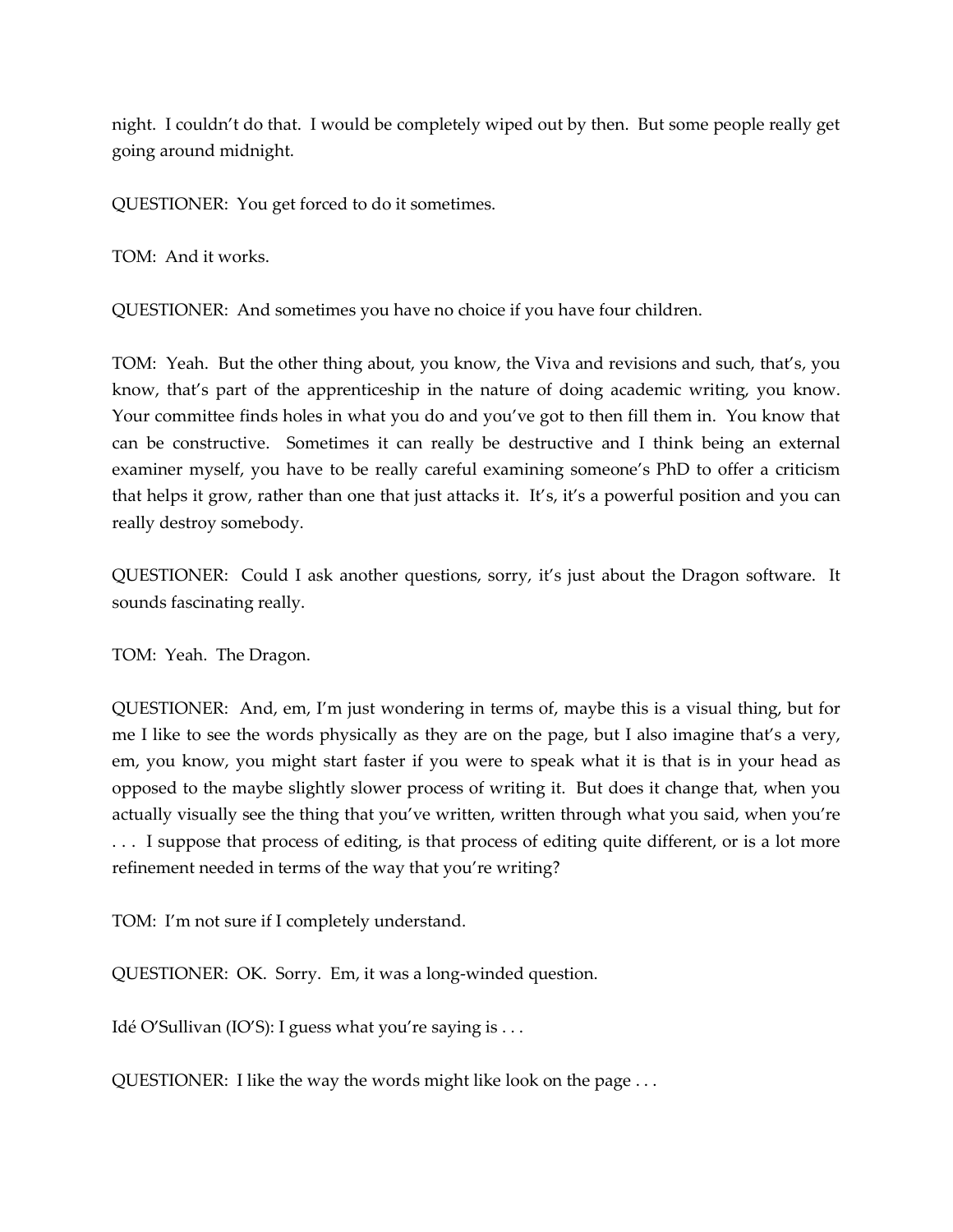TOM: Yeah.

QUESTIONER: . . . like the way a sentence might look on the page, or whatever, when you actually see it.

TOM: Yeah.

QUESTIONER: If you're writing it out you see it. But if you're speaking it out you don't see that. So it's more like your thinking . . .

TOM: OK. I get you. In a sense this takes us back to it being spatial . . . When using the Dragon, and if I'm talking, the words are appearing on the screen.

QUESTIONER: Oh, I see.

TOM: You know, it's just that what's missing is the hand, the hand to page. So you're actually making the words happen.

QUESTIONER: OK.

TOM: And you see. And then you can tell the Dragon to cut back and you start to use certain voice commands to cut that last line or start again. So, it's actually happening.

QUESTIONER: So it's emerging. It's not a thing that . . .

TOM: No, and in fact, I find that it's, it's smoother. And also being, because of my hands causing so many typos, if I were to type a page every word would be misspelt. Because if I'm really thinking fast, then I'm typing fast. And I can type very fast and very inaccurately. But what happens when I talk it, is that the words come out right. And they're looser. They're more me.

LAWRENCE: There's an interesting dynamic . . .

TOM: It's a great system. Try it.

LAWRENCE: There's an interesting dynamic in the Writing Centre, with native, native speakers, people who speak English as a first language, oftentimes can't see, they look at the page and they can't see that there's grammatical errors, or there's structural errors in the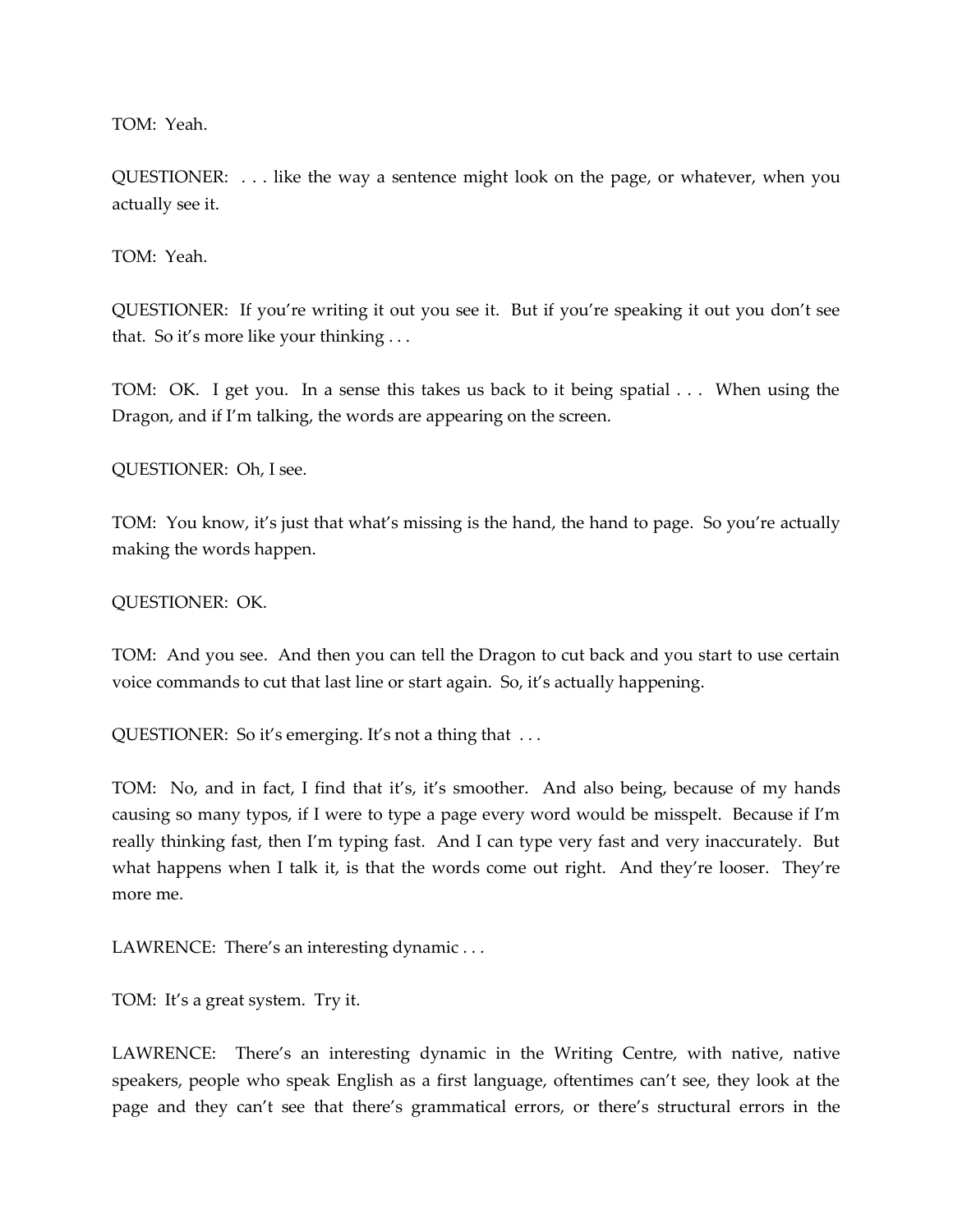sentence level. But when they read it out loud they can hear it. So there's probably something happening, like for instance in the use of the Dragon, when you hear yourself say it, you say it probably much more eloquently, much more grammatically correctly, em, the structure, if you find yourself running out of breath, you're probably rephrasing it, so that it doesn't, it isn't a sentence that's so long that you ran out of breath. I'm sure a lot of those kinds of things would happen.

TOM: That's, that's actually true. Of course, when I revise, and I'm reading this at night, I read it aloud.

LAWRENCE: Right. Yes.

TOM: You know. That's always a way to catch things.

LAWRENCE: That's a good practice.

TOM: But I do think you might have something in the original moment too.

LAWRENCE: Yeah.

TOM: Yeah. Because your own rhythms create the sentence.

LAWRENCE: Sure. Yeah. What sounds right. You know. And usually you have a good sense of what sounds right. You might not have a sense of what looks right, but you sure have a sense of what sounds right.

TOM: I heard Alan Ginsberg once talk about, about the length of a line of poetry, and he said, you know, his poems have long lines, because he's such a big guy with a big set of lungs. [laughter] You know, and his poetry would be spoken, whereas Fred Gary Snyder would speak in little chunks. [laughter] So, there's no semi-colons in my speaking. [laughter]

LAWRENCE: Do you enunciate the pronunciation, I'm sorry ...

TOM: With the Dragon? Yeah. You have to tell it.

LAWRENCE: Oh do you, yeah? Full stop!

TOM: Yeah.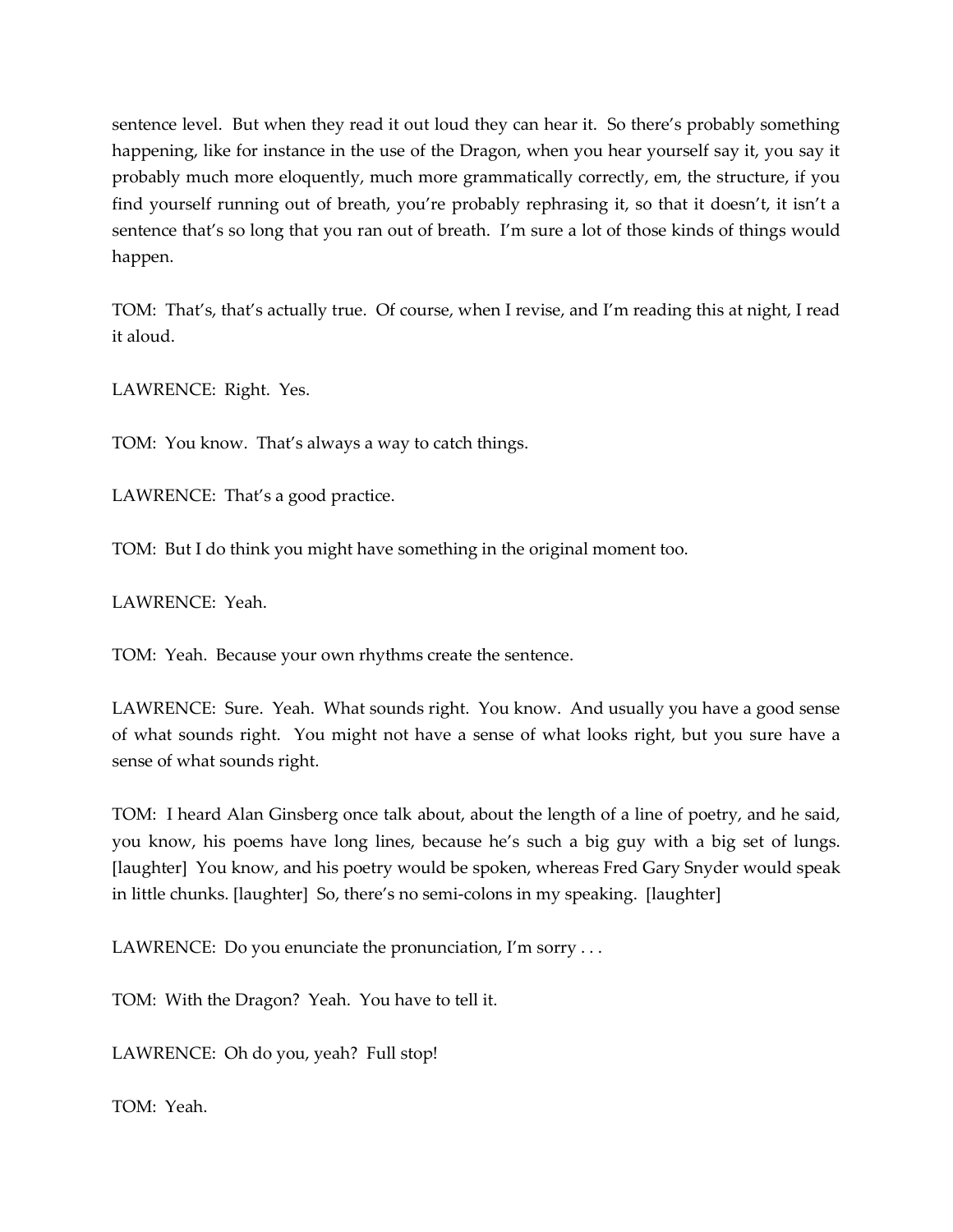LAWRENCE: You say that. Yeah. Oh that's a riot.

TOM: Sometimes it hears me wrong and an 'exclamation point' becomes an 'explanation point'. [laughter] Also, Dragon will not use curse words.

LAWRENCE: Oh!

TOM: I've tried to teach it but it won't do it.

LAWRENCE: Oh, that's it! [laughter] Maybe you're not using the right curse words. [laughter]

TOM: But you can train it. You download all your . . . it will go through all your files and copy all your words and all your vocabulary, so it learns your language,

LAWRENCE: Mmm.

TOM: . . . and it starts to learn your spoken language, so it actually grows with you. It does, it does have a life of its own.

LAWRENCE: Right. Do you have a name for your Dragon?

TOM: Dragon.

LAWRENCE: Right. Just Dragon.

TOM: Puff. [laughter]

LAWRENCE: Was there any . . . we have time for another question. Is there another question? Anybody else like to ask a question?

QUESTIONER: Can I ...

LAWRENCE: Please, please.

QUESTIONER: One thing that I was thrilled to hear you talk about was imposter syndrome. You know, it's something that I struggle with the whole time. I have been told in the past by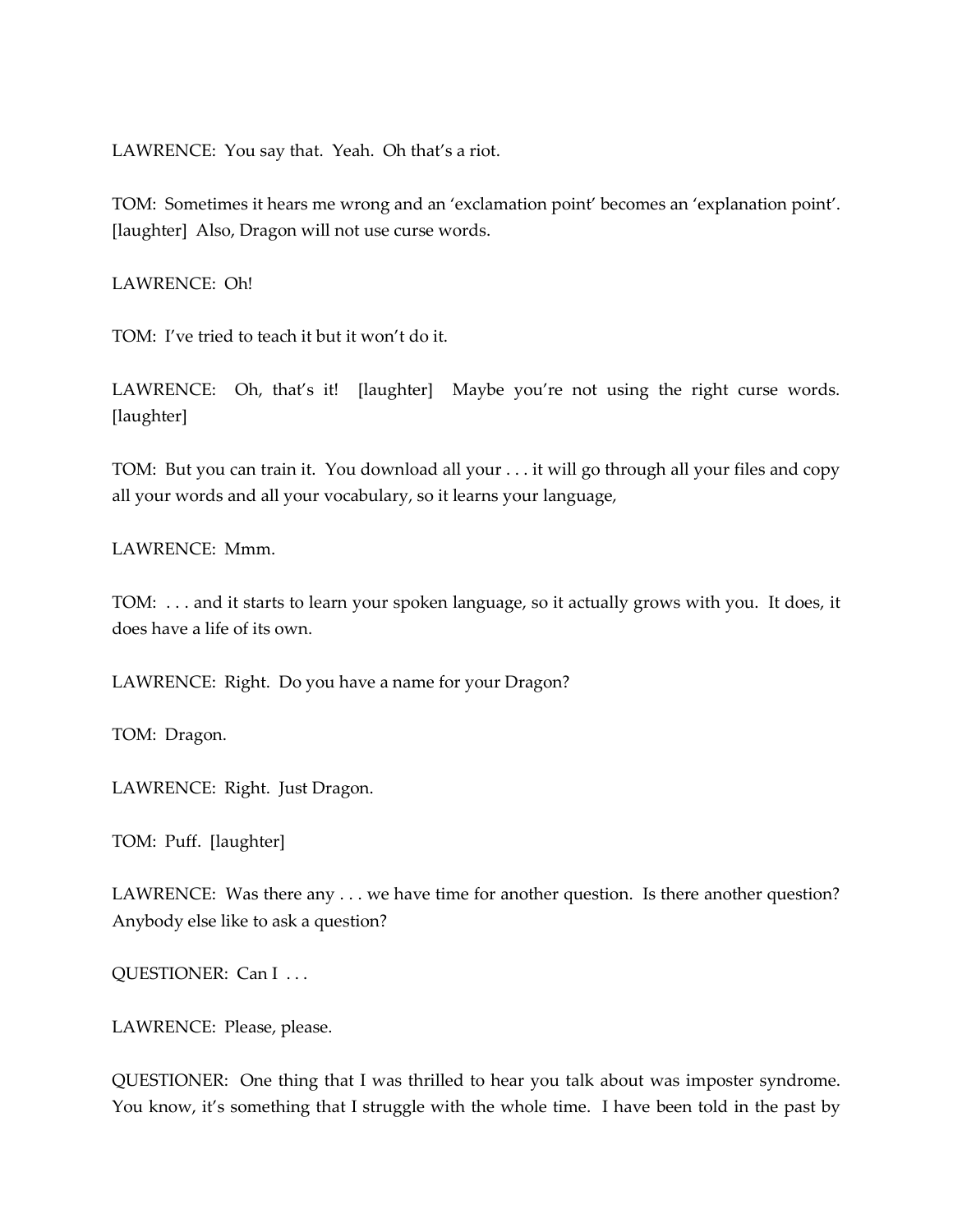other well established academics not to talk about it at my stage. You know, that once you've been in the game for a very long time you can afford to be honest but, you know, in the early days, keep it quiet. Em, and I find that very hard to do. So, em, do you think it's kind of OK to talk to people about these things or am I shooting myself in the foot by being, you know, straight about the struggles and how hard it can be sometimes.

TOM: I'd, be honest, would be my feeling.

QUESTIONER: I can't seem to help it but I don't know if I'm, you know . . .

TOM: I mean, you know, saying that, it . . . life is tough out there and you have to watch who you work with and how you do things, of course, so . . . keep an eye over your shoulder. But no, I mean, you know, that's life.

IO'S: In a lot of our consultations with students we encourage them to be honest about those feelings . . . and to hear them, and to realise that you're not alone in that feeling and that others, even well established writers, experience those same feelings.

TOM: Yeah.

IO'S: And there's comfort in that. I think.

QUESTIONER: Definitely. Yeah.

LAWRENCE: OK. I guess, one quick question. Em, something that you had said in the pub, em, a couple of weeks ago, about deadlines being a motivator. Can you just elaborate on that a little bit?

TOM: Yeah. There are people who work up to a deadline and who are wonderfully inspired by that. That would scare the hell out of me. I would never expose myself by working up to a deadline. I am really, I have to, you know, be done, at least two weeks in advance. So then, I can then edit and polish, and do this, and do this, and be sure, whether it's for a conference paper – usually a conference paper, because that means a public performance . . .

LAWRENCE: Mmm.

TOM: . . . em, and I would never take the risk of writing up to the deadline. I had a colleague; she would bring her laptop, I think they had them then, to the conference with her and she'd be